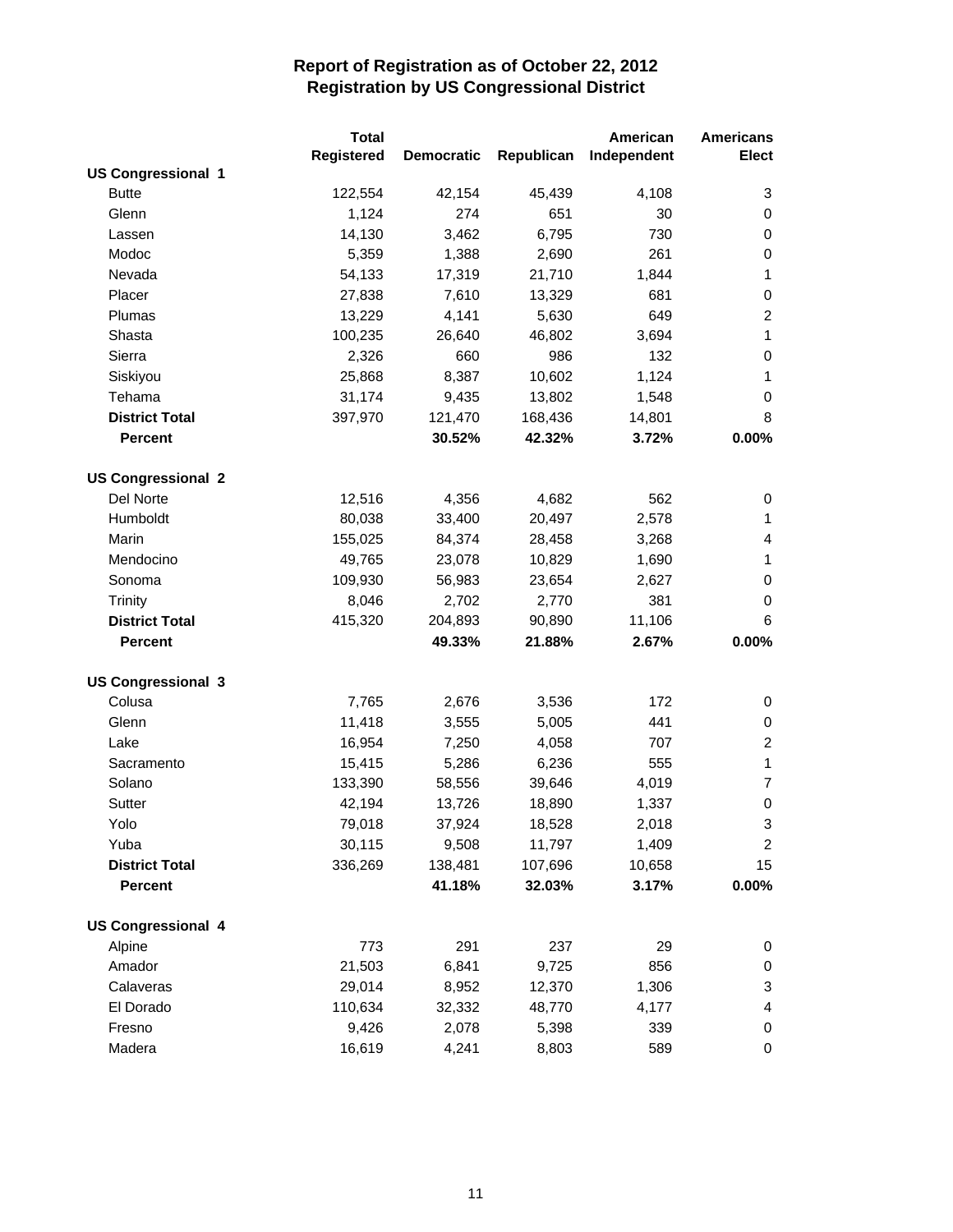| Libertarian<br>Freedom<br>Other<br>Preference<br>Green<br><b>US Congressional 1</b><br><b>Butte</b><br>1,437<br>1,023<br>448<br>1,410<br>26,532<br>Glenn<br>5<br>$\mathbf{1}$<br>$\mathbf{1}$<br>6<br>156<br>45<br>89<br>35<br>68<br>2,906<br>Lassen<br>45<br>10<br>Modoc<br>20<br>6<br>939<br>1,301<br>Nevada<br>504<br>139<br>136<br>11,179<br>Placer<br>209<br>93<br>246<br>67<br>5,603<br>Plumas<br>93<br>102<br>40<br>0<br>2,572<br>Shasta<br>468<br>802<br>286<br>348<br>21,194<br>Sierra<br>25<br>31<br>$\overline{4}$<br>42<br>446<br>193<br>55<br>Siskiyou<br>251<br>89<br>5,166<br>Tehama<br>126<br>110<br>238<br>98<br>5,817<br><b>District Total</b><br>3,922<br>3,337<br>1,213<br>2,273<br>82,510<br>0.99%<br><b>Percent</b><br>0.84%<br>0.30%<br>0.57%<br>20.73%<br><b>US Congressional 2</b><br>Del Norte<br>102<br>88<br>52<br>152<br>2,522<br>Humboldt<br>3,057<br>787<br>328<br>225<br>19,165<br>Marin<br>2,225<br>840<br>253<br>410<br>35,193<br>Mendocino<br>1,894<br>432<br>293<br>198<br>11,350<br>Sonoma<br>2,356<br>749<br>317<br>394<br>22,850<br>101<br><b>Trinity</b><br>124<br>95<br>33<br>1,840<br><b>District Total</b><br>2,991<br>1,276<br>1,480<br>92,920<br>9,758<br><b>Percent</b><br>2.35%<br>0.72%<br>0.31%<br>0.36%<br>22.37%<br><b>US Congressional 3</b><br>Colusa<br>19<br>31<br>10<br>$\overline{c}$<br>1,319<br>Glenn<br>40<br>67<br>46<br>21<br>2,243<br>Lake<br>231<br>123<br>102<br>42<br>4,439<br>63<br>84<br>60<br>38<br>3,092<br>Sacramento<br>Solano<br>453<br>727<br>328<br>575<br>29,079<br>Sutter<br>119<br>214<br>120<br>525<br>7,263<br>901<br>522<br>Yolo<br>233<br>272<br>18,617<br>Yuba<br>145<br>223<br>121<br>311<br>6,599<br><b>District Total</b><br>1,971<br>1,991<br>1,020<br>1,786<br>72,651<br><b>Percent</b><br>0.59%<br>0.59%<br>0.30%<br>0.53%<br>21.61%<br><b>US Congressional 4</b><br>12<br>Alpine<br>3<br>5<br>194<br>$\overline{2}$<br>Amador<br>120<br>172<br>45<br>74<br>3,670<br>Calaveras<br>263<br>339<br>89<br>215<br>5,477<br>El Dorado<br>891<br>999<br>295<br>880<br>22,286<br>42<br>110<br>Fresno<br>72<br>13<br>1,374 |        |     |     | Peace and |    | <b>No Party</b> |
|------------------------------------------------------------------------------------------------------------------------------------------------------------------------------------------------------------------------------------------------------------------------------------------------------------------------------------------------------------------------------------------------------------------------------------------------------------------------------------------------------------------------------------------------------------------------------------------------------------------------------------------------------------------------------------------------------------------------------------------------------------------------------------------------------------------------------------------------------------------------------------------------------------------------------------------------------------------------------------------------------------------------------------------------------------------------------------------------------------------------------------------------------------------------------------------------------------------------------------------------------------------------------------------------------------------------------------------------------------------------------------------------------------------------------------------------------------------------------------------------------------------------------------------------------------------------------------------------------------------------------------------------------------------------------------------------------------------------------------------------------------------------------------------------------------------------------------------------------------------------------------------------------------------------------------------------------------------------------------------------------------------------------------------------------------------------------------------------------------|--------|-----|-----|-----------|----|-----------------|
|                                                                                                                                                                                                                                                                                                                                                                                                                                                                                                                                                                                                                                                                                                                                                                                                                                                                                                                                                                                                                                                                                                                                                                                                                                                                                                                                                                                                                                                                                                                                                                                                                                                                                                                                                                                                                                                                                                                                                                                                                                                                                                            |        |     |     |           |    |                 |
|                                                                                                                                                                                                                                                                                                                                                                                                                                                                                                                                                                                                                                                                                                                                                                                                                                                                                                                                                                                                                                                                                                                                                                                                                                                                                                                                                                                                                                                                                                                                                                                                                                                                                                                                                                                                                                                                                                                                                                                                                                                                                                            |        |     |     |           |    |                 |
|                                                                                                                                                                                                                                                                                                                                                                                                                                                                                                                                                                                                                                                                                                                                                                                                                                                                                                                                                                                                                                                                                                                                                                                                                                                                                                                                                                                                                                                                                                                                                                                                                                                                                                                                                                                                                                                                                                                                                                                                                                                                                                            |        |     |     |           |    |                 |
|                                                                                                                                                                                                                                                                                                                                                                                                                                                                                                                                                                                                                                                                                                                                                                                                                                                                                                                                                                                                                                                                                                                                                                                                                                                                                                                                                                                                                                                                                                                                                                                                                                                                                                                                                                                                                                                                                                                                                                                                                                                                                                            |        |     |     |           |    |                 |
|                                                                                                                                                                                                                                                                                                                                                                                                                                                                                                                                                                                                                                                                                                                                                                                                                                                                                                                                                                                                                                                                                                                                                                                                                                                                                                                                                                                                                                                                                                                                                                                                                                                                                                                                                                                                                                                                                                                                                                                                                                                                                                            |        |     |     |           |    |                 |
|                                                                                                                                                                                                                                                                                                                                                                                                                                                                                                                                                                                                                                                                                                                                                                                                                                                                                                                                                                                                                                                                                                                                                                                                                                                                                                                                                                                                                                                                                                                                                                                                                                                                                                                                                                                                                                                                                                                                                                                                                                                                                                            |        |     |     |           |    |                 |
|                                                                                                                                                                                                                                                                                                                                                                                                                                                                                                                                                                                                                                                                                                                                                                                                                                                                                                                                                                                                                                                                                                                                                                                                                                                                                                                                                                                                                                                                                                                                                                                                                                                                                                                                                                                                                                                                                                                                                                                                                                                                                                            |        |     |     |           |    |                 |
|                                                                                                                                                                                                                                                                                                                                                                                                                                                                                                                                                                                                                                                                                                                                                                                                                                                                                                                                                                                                                                                                                                                                                                                                                                                                                                                                                                                                                                                                                                                                                                                                                                                                                                                                                                                                                                                                                                                                                                                                                                                                                                            |        |     |     |           |    |                 |
|                                                                                                                                                                                                                                                                                                                                                                                                                                                                                                                                                                                                                                                                                                                                                                                                                                                                                                                                                                                                                                                                                                                                                                                                                                                                                                                                                                                                                                                                                                                                                                                                                                                                                                                                                                                                                                                                                                                                                                                                                                                                                                            |        |     |     |           |    |                 |
|                                                                                                                                                                                                                                                                                                                                                                                                                                                                                                                                                                                                                                                                                                                                                                                                                                                                                                                                                                                                                                                                                                                                                                                                                                                                                                                                                                                                                                                                                                                                                                                                                                                                                                                                                                                                                                                                                                                                                                                                                                                                                                            |        |     |     |           |    |                 |
|                                                                                                                                                                                                                                                                                                                                                                                                                                                                                                                                                                                                                                                                                                                                                                                                                                                                                                                                                                                                                                                                                                                                                                                                                                                                                                                                                                                                                                                                                                                                                                                                                                                                                                                                                                                                                                                                                                                                                                                                                                                                                                            |        |     |     |           |    |                 |
|                                                                                                                                                                                                                                                                                                                                                                                                                                                                                                                                                                                                                                                                                                                                                                                                                                                                                                                                                                                                                                                                                                                                                                                                                                                                                                                                                                                                                                                                                                                                                                                                                                                                                                                                                                                                                                                                                                                                                                                                                                                                                                            |        |     |     |           |    |                 |
|                                                                                                                                                                                                                                                                                                                                                                                                                                                                                                                                                                                                                                                                                                                                                                                                                                                                                                                                                                                                                                                                                                                                                                                                                                                                                                                                                                                                                                                                                                                                                                                                                                                                                                                                                                                                                                                                                                                                                                                                                                                                                                            |        |     |     |           |    |                 |
|                                                                                                                                                                                                                                                                                                                                                                                                                                                                                                                                                                                                                                                                                                                                                                                                                                                                                                                                                                                                                                                                                                                                                                                                                                                                                                                                                                                                                                                                                                                                                                                                                                                                                                                                                                                                                                                                                                                                                                                                                                                                                                            |        |     |     |           |    |                 |
|                                                                                                                                                                                                                                                                                                                                                                                                                                                                                                                                                                                                                                                                                                                                                                                                                                                                                                                                                                                                                                                                                                                                                                                                                                                                                                                                                                                                                                                                                                                                                                                                                                                                                                                                                                                                                                                                                                                                                                                                                                                                                                            |        |     |     |           |    |                 |
|                                                                                                                                                                                                                                                                                                                                                                                                                                                                                                                                                                                                                                                                                                                                                                                                                                                                                                                                                                                                                                                                                                                                                                                                                                                                                                                                                                                                                                                                                                                                                                                                                                                                                                                                                                                                                                                                                                                                                                                                                                                                                                            |        |     |     |           |    |                 |
|                                                                                                                                                                                                                                                                                                                                                                                                                                                                                                                                                                                                                                                                                                                                                                                                                                                                                                                                                                                                                                                                                                                                                                                                                                                                                                                                                                                                                                                                                                                                                                                                                                                                                                                                                                                                                                                                                                                                                                                                                                                                                                            |        |     |     |           |    |                 |
|                                                                                                                                                                                                                                                                                                                                                                                                                                                                                                                                                                                                                                                                                                                                                                                                                                                                                                                                                                                                                                                                                                                                                                                                                                                                                                                                                                                                                                                                                                                                                                                                                                                                                                                                                                                                                                                                                                                                                                                                                                                                                                            |        |     |     |           |    |                 |
|                                                                                                                                                                                                                                                                                                                                                                                                                                                                                                                                                                                                                                                                                                                                                                                                                                                                                                                                                                                                                                                                                                                                                                                                                                                                                                                                                                                                                                                                                                                                                                                                                                                                                                                                                                                                                                                                                                                                                                                                                                                                                                            |        |     |     |           |    |                 |
|                                                                                                                                                                                                                                                                                                                                                                                                                                                                                                                                                                                                                                                                                                                                                                                                                                                                                                                                                                                                                                                                                                                                                                                                                                                                                                                                                                                                                                                                                                                                                                                                                                                                                                                                                                                                                                                                                                                                                                                                                                                                                                            |        |     |     |           |    |                 |
|                                                                                                                                                                                                                                                                                                                                                                                                                                                                                                                                                                                                                                                                                                                                                                                                                                                                                                                                                                                                                                                                                                                                                                                                                                                                                                                                                                                                                                                                                                                                                                                                                                                                                                                                                                                                                                                                                                                                                                                                                                                                                                            |        |     |     |           |    |                 |
|                                                                                                                                                                                                                                                                                                                                                                                                                                                                                                                                                                                                                                                                                                                                                                                                                                                                                                                                                                                                                                                                                                                                                                                                                                                                                                                                                                                                                                                                                                                                                                                                                                                                                                                                                                                                                                                                                                                                                                                                                                                                                                            |        |     |     |           |    |                 |
|                                                                                                                                                                                                                                                                                                                                                                                                                                                                                                                                                                                                                                                                                                                                                                                                                                                                                                                                                                                                                                                                                                                                                                                                                                                                                                                                                                                                                                                                                                                                                                                                                                                                                                                                                                                                                                                                                                                                                                                                                                                                                                            |        |     |     |           |    |                 |
|                                                                                                                                                                                                                                                                                                                                                                                                                                                                                                                                                                                                                                                                                                                                                                                                                                                                                                                                                                                                                                                                                                                                                                                                                                                                                                                                                                                                                                                                                                                                                                                                                                                                                                                                                                                                                                                                                                                                                                                                                                                                                                            |        |     |     |           |    |                 |
|                                                                                                                                                                                                                                                                                                                                                                                                                                                                                                                                                                                                                                                                                                                                                                                                                                                                                                                                                                                                                                                                                                                                                                                                                                                                                                                                                                                                                                                                                                                                                                                                                                                                                                                                                                                                                                                                                                                                                                                                                                                                                                            |        |     |     |           |    |                 |
|                                                                                                                                                                                                                                                                                                                                                                                                                                                                                                                                                                                                                                                                                                                                                                                                                                                                                                                                                                                                                                                                                                                                                                                                                                                                                                                                                                                                                                                                                                                                                                                                                                                                                                                                                                                                                                                                                                                                                                                                                                                                                                            |        |     |     |           |    |                 |
|                                                                                                                                                                                                                                                                                                                                                                                                                                                                                                                                                                                                                                                                                                                                                                                                                                                                                                                                                                                                                                                                                                                                                                                                                                                                                                                                                                                                                                                                                                                                                                                                                                                                                                                                                                                                                                                                                                                                                                                                                                                                                                            |        |     |     |           |    |                 |
|                                                                                                                                                                                                                                                                                                                                                                                                                                                                                                                                                                                                                                                                                                                                                                                                                                                                                                                                                                                                                                                                                                                                                                                                                                                                                                                                                                                                                                                                                                                                                                                                                                                                                                                                                                                                                                                                                                                                                                                                                                                                                                            |        |     |     |           |    |                 |
|                                                                                                                                                                                                                                                                                                                                                                                                                                                                                                                                                                                                                                                                                                                                                                                                                                                                                                                                                                                                                                                                                                                                                                                                                                                                                                                                                                                                                                                                                                                                                                                                                                                                                                                                                                                                                                                                                                                                                                                                                                                                                                            |        |     |     |           |    |                 |
|                                                                                                                                                                                                                                                                                                                                                                                                                                                                                                                                                                                                                                                                                                                                                                                                                                                                                                                                                                                                                                                                                                                                                                                                                                                                                                                                                                                                                                                                                                                                                                                                                                                                                                                                                                                                                                                                                                                                                                                                                                                                                                            |        |     |     |           |    |                 |
|                                                                                                                                                                                                                                                                                                                                                                                                                                                                                                                                                                                                                                                                                                                                                                                                                                                                                                                                                                                                                                                                                                                                                                                                                                                                                                                                                                                                                                                                                                                                                                                                                                                                                                                                                                                                                                                                                                                                                                                                                                                                                                            |        |     |     |           |    |                 |
|                                                                                                                                                                                                                                                                                                                                                                                                                                                                                                                                                                                                                                                                                                                                                                                                                                                                                                                                                                                                                                                                                                                                                                                                                                                                                                                                                                                                                                                                                                                                                                                                                                                                                                                                                                                                                                                                                                                                                                                                                                                                                                            |        |     |     |           |    |                 |
|                                                                                                                                                                                                                                                                                                                                                                                                                                                                                                                                                                                                                                                                                                                                                                                                                                                                                                                                                                                                                                                                                                                                                                                                                                                                                                                                                                                                                                                                                                                                                                                                                                                                                                                                                                                                                                                                                                                                                                                                                                                                                                            |        |     |     |           |    |                 |
|                                                                                                                                                                                                                                                                                                                                                                                                                                                                                                                                                                                                                                                                                                                                                                                                                                                                                                                                                                                                                                                                                                                                                                                                                                                                                                                                                                                                                                                                                                                                                                                                                                                                                                                                                                                                                                                                                                                                                                                                                                                                                                            |        |     |     |           |    |                 |
|                                                                                                                                                                                                                                                                                                                                                                                                                                                                                                                                                                                                                                                                                                                                                                                                                                                                                                                                                                                                                                                                                                                                                                                                                                                                                                                                                                                                                                                                                                                                                                                                                                                                                                                                                                                                                                                                                                                                                                                                                                                                                                            |        |     |     |           |    |                 |
|                                                                                                                                                                                                                                                                                                                                                                                                                                                                                                                                                                                                                                                                                                                                                                                                                                                                                                                                                                                                                                                                                                                                                                                                                                                                                                                                                                                                                                                                                                                                                                                                                                                                                                                                                                                                                                                                                                                                                                                                                                                                                                            |        |     |     |           |    |                 |
|                                                                                                                                                                                                                                                                                                                                                                                                                                                                                                                                                                                                                                                                                                                                                                                                                                                                                                                                                                                                                                                                                                                                                                                                                                                                                                                                                                                                                                                                                                                                                                                                                                                                                                                                                                                                                                                                                                                                                                                                                                                                                                            |        |     |     |           |    |                 |
|                                                                                                                                                                                                                                                                                                                                                                                                                                                                                                                                                                                                                                                                                                                                                                                                                                                                                                                                                                                                                                                                                                                                                                                                                                                                                                                                                                                                                                                                                                                                                                                                                                                                                                                                                                                                                                                                                                                                                                                                                                                                                                            |        |     |     |           |    |                 |
|                                                                                                                                                                                                                                                                                                                                                                                                                                                                                                                                                                                                                                                                                                                                                                                                                                                                                                                                                                                                                                                                                                                                                                                                                                                                                                                                                                                                                                                                                                                                                                                                                                                                                                                                                                                                                                                                                                                                                                                                                                                                                                            |        |     |     |           |    |                 |
|                                                                                                                                                                                                                                                                                                                                                                                                                                                                                                                                                                                                                                                                                                                                                                                                                                                                                                                                                                                                                                                                                                                                                                                                                                                                                                                                                                                                                                                                                                                                                                                                                                                                                                                                                                                                                                                                                                                                                                                                                                                                                                            |        |     |     |           |    |                 |
|                                                                                                                                                                                                                                                                                                                                                                                                                                                                                                                                                                                                                                                                                                                                                                                                                                                                                                                                                                                                                                                                                                                                                                                                                                                                                                                                                                                                                                                                                                                                                                                                                                                                                                                                                                                                                                                                                                                                                                                                                                                                                                            |        |     |     |           |    |                 |
|                                                                                                                                                                                                                                                                                                                                                                                                                                                                                                                                                                                                                                                                                                                                                                                                                                                                                                                                                                                                                                                                                                                                                                                                                                                                                                                                                                                                                                                                                                                                                                                                                                                                                                                                                                                                                                                                                                                                                                                                                                                                                                            | Madera | 113 | 115 | 30        | 73 | 2,655           |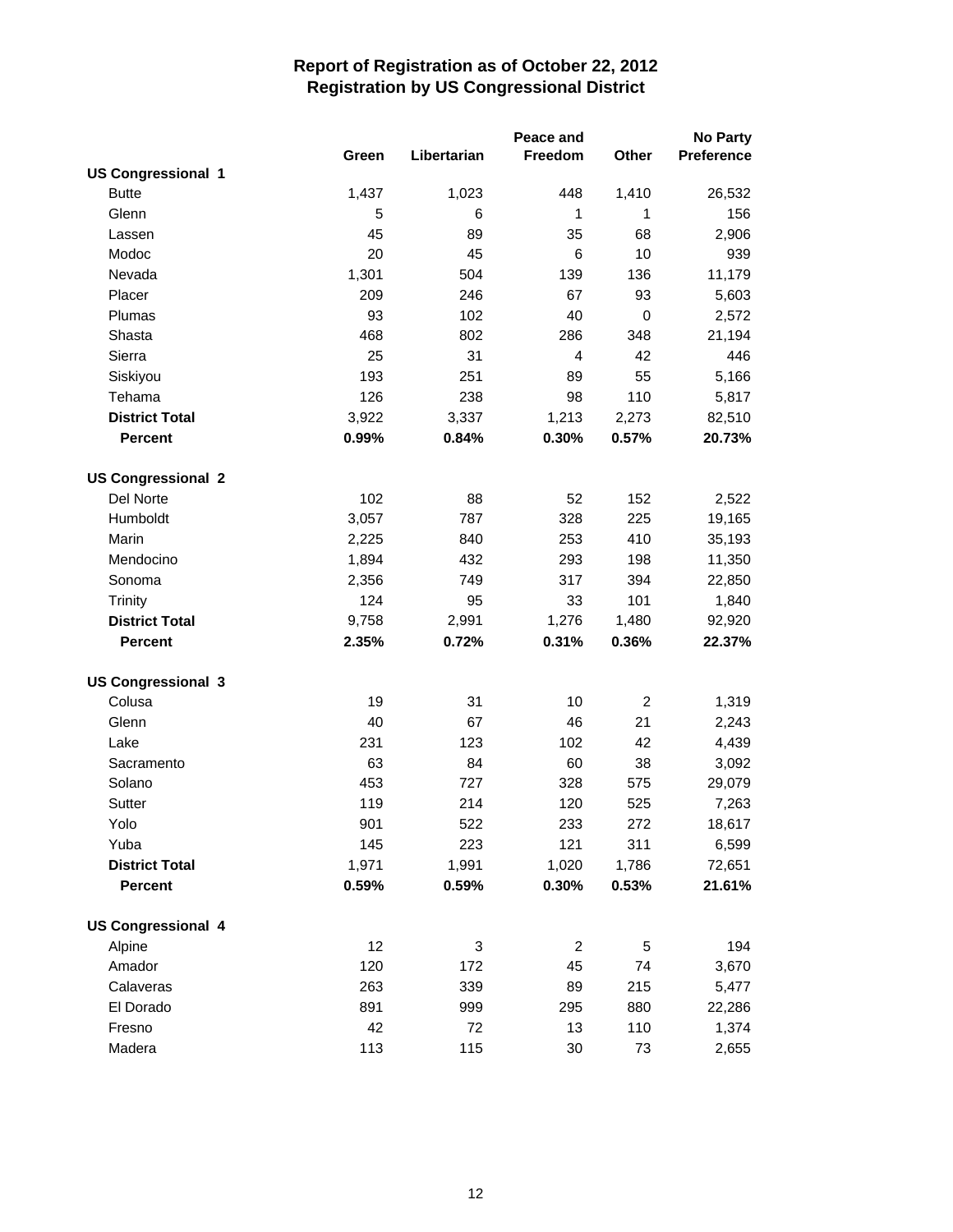|                            | <b>Total</b> |            |            | American    | <b>Americans</b> |
|----------------------------|--------------|------------|------------|-------------|------------------|
|                            | Registered   | Democratic | Republican | Independent | <b>Elect</b>     |
| Mariposa                   | 10,792       | 3,206      | 4,841      | 464         | 1                |
| Nevada                     | 8,720        | 3,417      | 2,171      | 346         | 0                |
| Placer                     | 180,766      | 50,940     | 85,242     | 3,925       | 6                |
| Tuolumne                   | 31,769       | 10,249     | 13,482     | 1,273       | 1                |
| <b>District Total</b>      | 420,016      | 122,547    | 191,039    | 13,304      | 15               |
| <b>Percent</b>             |              | 29.18%     | 45.48%     | 3.17%       | 0.00%            |
| <b>US Congressional 5</b>  |              |            |            |             |                  |
| Contra Costa               | 49,151       | 27,534     | 8,414      | 1,235       | 4                |
| Lake                       | 17,982       | 7,029      | 5,604      | 691         | 0                |
| Napa                       | 72,592       | 33,717     | 19,513     | 2,188       | 3                |
| Solano                     | 76,094       | 43,259     | 13,131     | 1,868       | 5                |
| Sonoma                     | 150,385      | 77,251     | 32,913     | 3,864       | 3                |
| <b>District Total</b>      | 366,204      | 188,790    | 79,575     | 9,846       | 15               |
| <b>Percent</b>             |              | 51.55%     | 21.73%     | 2.69%       | 0.00%            |
| <b>US Congressional 6</b>  |              |            |            |             |                  |
| Sacramento                 | 298,659      | 151,297    | 73,574     | 7,846       | 10               |
| Yolo                       | 23,168       | 10,333     | 6,089      | 787         | 0                |
| <b>District Total</b>      | 321,827      | 161,630    | 79,663     | 8,633       | 10               |
| <b>Percent</b>             |              | 50.22%     | 24.75%     | 2.68%       | 0.00%            |
| <b>US Congressional 7</b>  |              |            |            |             |                  |
| Sacramento                 | 373,566      | 146,491    | 141,176    | 10,904      | 14               |
| <b>District Total</b>      | 373,566      | 146,491    | 141,176    | 10,904      | 14               |
| <b>Percent</b>             |              | 39.21%     | 37.79%     | 2.92%       | 0.00%            |
| <b>US Congressional 8</b>  |              |            |            |             |                  |
| Inyo                       | 9,956        | 3,085      | 4,331      | 409         | 0                |
| Mono                       | 5,983        | 1,964      | 2,181      | 240         | 0                |
| San Bernardino             | 286,793      | 93,267     | 118,462    | 13,285      | 6                |
| <b>District Total</b>      | 302,732      | 98,316     | 124,974    | 13,934      | 6                |
| <b>Percent</b>             |              | 32.48%     | 41.28%     | 4.60%       | 0.00%            |
| <b>US Congressional 9</b>  |              |            |            |             |                  |
| Contra Costa               | 90,623       | 44,348     | 24,505     | 2,811       | 5                |
| Sacramento                 | 11,259       | 3,886      | 4,702      | 404         | 0                |
| San Joaquin                | 211,223      | 96,127     | 77,275     | 4,741       | 8                |
| <b>District Total</b>      | 313,105      | 144,361    | 106,482    | 7,956       | 13               |
| <b>Percent</b>             |              | 46.11%     | 34.01%     | 2.54%       | 0.00%            |
| <b>US Congressional 10</b> |              |            |            |             |                  |
| San Joaquin                | 81,781       | 31,585     | 30,932     | 2,560       | $\overline{2}$   |
| Stanislaus                 | 232,909      | 93,348     | 90,738     | 6,384       | 12 <sub>2</sub>  |
| <b>District Total</b>      | 314,690      | 124,933    | 121,670    | 8,944       | 14               |
| Percent                    |              | 39.70%     | 38.66%     | 2.84%       | 0.00%            |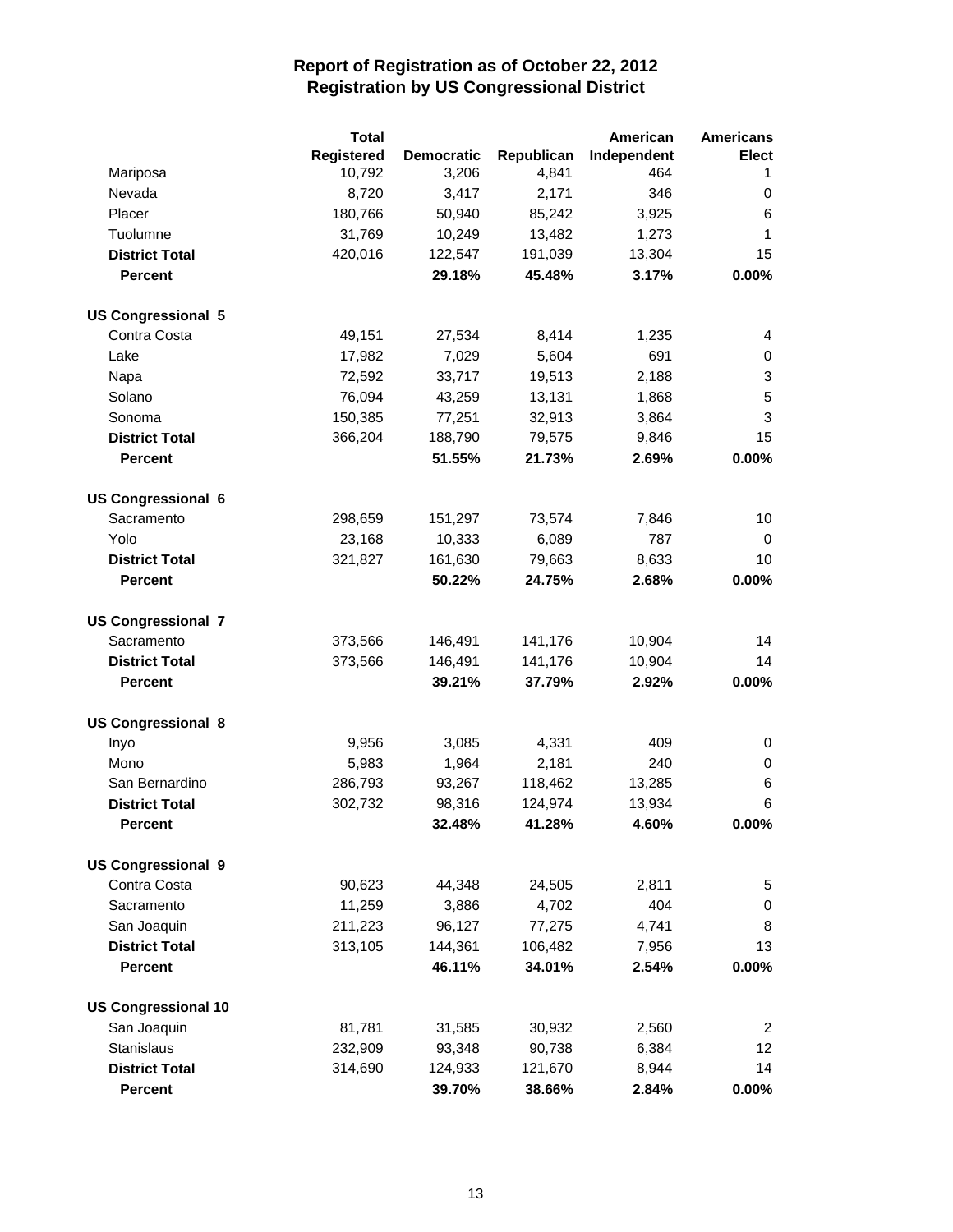|                            |       |             | Peace and |                | No Party          |
|----------------------------|-------|-------------|-----------|----------------|-------------------|
|                            | Green | Libertarian | Freedom   | Other          | <b>Preference</b> |
| Mariposa                   | 119   | 98          | 26        | 153            | 1,884             |
| Nevada                     | 182   | 94          | 13        | $\overline{7}$ | 2,490             |
| Placer                     | 931   | 1,976       | 302       | 301            | 37,143            |
| Tuolumne                   | 248   | 242         | 98        | 66             | 6,110             |
| <b>District Total</b>      | 2,921 | 4,110       | 913       | 1,884          | 83,283            |
| <b>Percent</b>             | 0.70% | 0.98%       | 0.22%     | 0.45%          | 19.83%            |
| <b>US Congressional 5</b>  |       |             |           |                |                   |
| Contra Costa               | 375   | 235         | 143       | 149            | 11,062            |
| Lake                       | 240   | 148         | 55        | 29             | 4,186             |
| Napa                       | 816   | 429         | 208       | 375            | 15,343            |
| Solano                     | 425   | 357         | 210       | 337            | 16,502            |
| Sonoma                     | 2,243 | 1,036       | 420       | 495            | 32,160            |
| <b>District Total</b>      | 4,099 | 2,205       | 1,036     | 1,385          | 79,253            |
| <b>Percent</b>             | 1.12% | 0.60%       | 0.28%     | 0.38%          | 21.64%            |
| <b>US Congressional 6</b>  |       |             |           |                |                   |
| Sacramento                 | 2,084 | 1,678       | 1,479     | 551            | 60,140            |
| Yolo                       | 153   | 123         | 142       | 136            | 5,405             |
| <b>District Total</b>      | 2,237 | 1,801       | 1,621     | 687            | 65,545            |
| Percent                    | 0.70% | 0.56%       | 0.50%     | 0.21%          | 20.37%            |
| <b>US Congressional 7</b>  |       |             |           |                |                   |
| Sacramento                 | 1,718 | 2,169       | 994       | 735            | 69,365            |
| <b>District Total</b>      | 1,718 | 2,169       | 994       | 735            | 69,365            |
| <b>Percent</b>             | 0.46% | 0.58%       | 0.27%     | 0.20%          | 18.57%            |
| <b>US Congressional 8</b>  |       |             |           |                |                   |
| Inyo                       | 86    | 74          | 28        | 47             | 1,896             |
| Mono                       | 60    | 42          | 19        | 4              | 1,473             |
| San Bernardino             | 1,146 | 2,006       | 899       | 821            | 56,901            |
| <b>District Total</b>      | 1,292 | 2,122       | 946       | 872            | 60,270            |
| Percent                    | 0.43% | 0.70%       | 0.31%     | 0.29%          | 19.91%            |
| <b>US Congressional 9</b>  |       |             |           |                |                   |
| Contra Costa               | 275   | 419         | 172       | 203            | 17,885            |
| Sacramento                 | 35    | 79          | 60        | 13             | 2,080             |
| San Joaquin                | 596   | 832         | 505       | 945            | 30,194            |
| <b>District Total</b>      | 906   | 1,330       | 737       | 1,161          | 50,159            |
| Percent                    | 0.29% | 0.42%       | 0.24%     | 0.37%          | 16.02%            |
| <b>US Congressional 10</b> |       |             |           |                |                   |
| San Joaquin                | 219   | 422         | 161       | 489            | 15,411            |
| Stanislaus                 | 717   | 1,114       | 692       | 2,428          | 37,476            |
| <b>District Total</b>      | 936   | 1,536       | 853       | 2,917          | 52,887            |
| <b>Percent</b>             | 0.30% | 0.49%       | 0.27%     | 0.93%          | 16.81%            |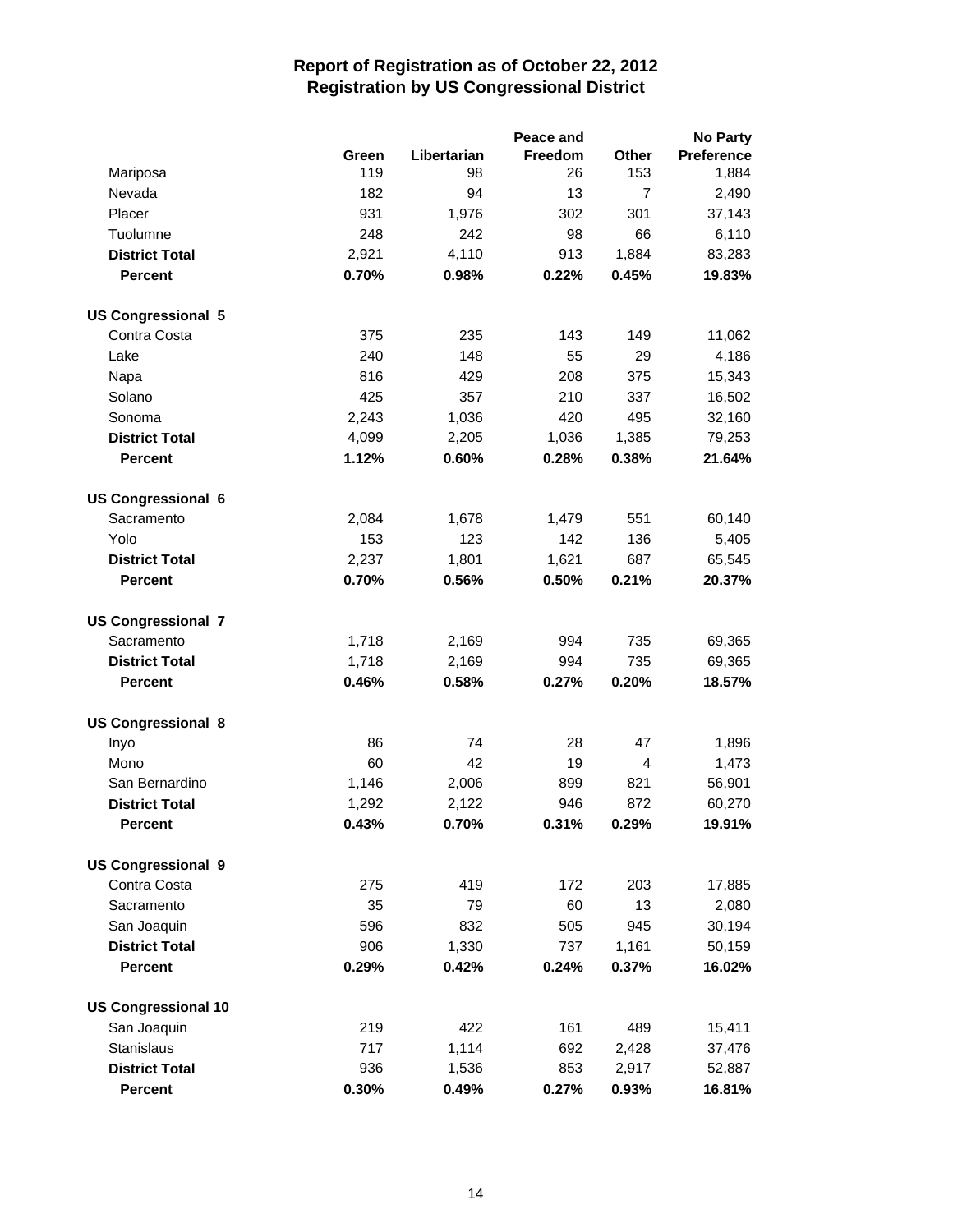|                            | <b>Total</b>      |                   |            | American    | <b>Americans</b>  |
|----------------------------|-------------------|-------------------|------------|-------------|-------------------|
|                            | <b>Registered</b> | <b>Democratic</b> | Republican | Independent | <b>Elect</b>      |
| <b>US Congressional 11</b> |                   |                   |            |             |                   |
| Contra Costa               | 378,473           | 189,100           | 92,547     | 9,131       | 7                 |
| <b>District Total</b>      | 378,473           | 189,100           | 92,547     | 9,131       | 7                 |
| <b>Percent</b>             |                   | 49.96%            | 24.45%     | 2.41%       | 0.00%             |
| <b>US Congressional 12</b> |                   |                   |            |             |                   |
| San Francisco              | 442,659           | 247,472           | 37,494     | 7,859       | 15                |
| <b>District Total</b>      | 442,659           | 247,472           | 37,494     | 7,859       | 15                |
| <b>Percent</b>             |                   | 55.91%            | 8.47%      | 1.78%       | 0.00%             |
| <b>US Congressional 13</b> |                   |                   |            |             |                   |
| Alameda                    | 409,206           | 260,778           | 32,432     | 6,566       | 30                |
| San Francisco              | 0                 | 0                 | 0          | 0           | 0                 |
| <b>District Total</b>      | 409,206           | 260,778           | 32,432     | 6,566       | 30                |
| <b>Percent</b>             |                   | 63.73%            | 7.93%      | 1.60%       | 0.01%             |
| <b>US Congressional 14</b> |                   |                   |            |             |                   |
| San Francisco              | 57,448            | 30,878            | 6,240      | 1,038       | 3                 |
| San Mateo                  | 293,885           | 152,833           | 53,917     | 6,367       | 9                 |
| <b>District Total</b>      | 351,333           | 183,711           | 60,157     | 7,405       | 12                |
| <b>Percent</b>             |                   | 52.29%            | 17.12%     | 2.11%       | 0.00%             |
| <b>US Congressional 15</b> |                   |                   |            |             |                   |
| Alameda                    | 317,908           | 157,200           | 68,865     | 7,418       | $12 \overline{ }$ |
| Contra Costa               | 38,104            | 14,775            | 11,559     | 982         | 0                 |
| <b>District Total</b>      | 356,012           | 171,975           | 80,424     | 8,400       | 12                |
| <b>Percent</b>             |                   | 48.31%            | 22.59%     | 2.36%       | 0.00%             |
| <b>US Congressional 16</b> |                   |                   |            |             |                   |
| Fresno                     | 124,406           | 63,662            | 33,014     | 2,807       | 4                 |
| Madera                     | 37,160            | 14,060            | 15,349     | 1,034       | 0                 |
| Merced                     | 98,890            | 42,447            | 33,068     | 2,965       | $\overline{2}$    |
| <b>District Total</b>      | 260,456           | 120,169           | 81,431     | 6,806       | 6                 |
| <b>Percent</b>             |                   | 46.14%            | 31.26%     | 2.61%       | $0.00\%$          |
| <b>US Congressional 17</b> |                   |                   |            |             |                   |
| Alameda                    | 83,722            | 39,281            | 14,943     | 1,673       | $\overline{2}$    |
| Santa Clara                | 218,120           | 94,646            | 42,655     | 4,154       | $12 \overline{ }$ |
| <b>District Total</b>      | 301,842           | 133,927           | 57,598     | 5,827       | 14                |
| <b>Percent</b>             |                   | 44.37%            | 19.08%     | 1.93%       | $0.00\%$          |
| <b>US Congressional 18</b> |                   |                   |            |             |                   |
| San Mateo                  | 67,601            | 32,498            | 16,429     | 1,312       | 1                 |
| Santa Clara                | 287,694           | 128,848           | 69,478     | 5,621       | 7                 |
| Santa Cruz                 | 35,175            | 16,527            | 7,882      | 986         | 1                 |
| <b>District Total</b>      | 390,470           | 177,873           | 93,789     | 7,919       | 9                 |
| <b>Percent</b>             |                   | 45.55%            | 24.02%     | 2.03%       | $0.00\%$          |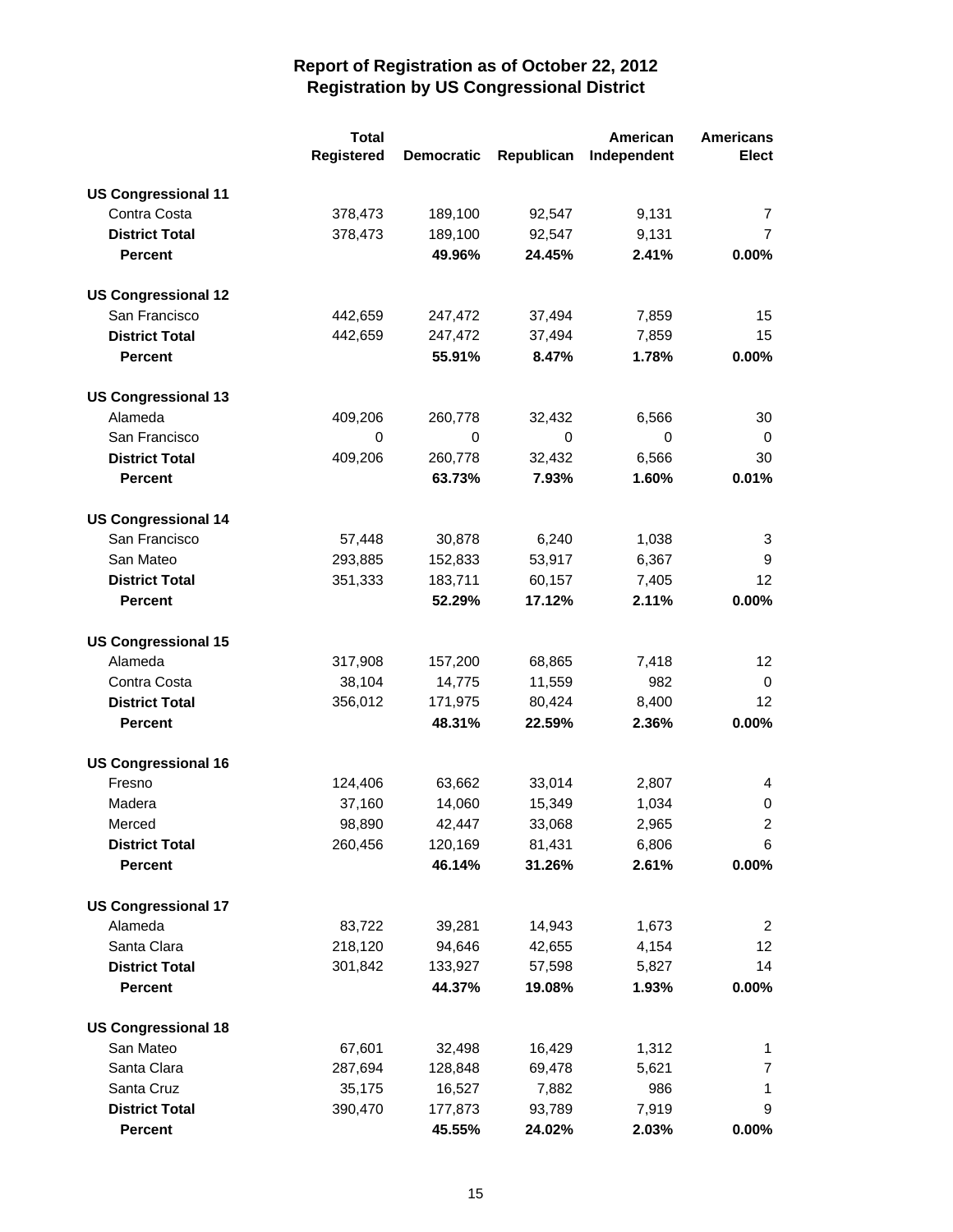|                            |       |             | Peace and |             | <b>No Party</b> |
|----------------------------|-------|-------------|-----------|-------------|-----------------|
|                            | Green | Libertarian | Freedom   | Other       | Preference      |
| <b>US Congressional 11</b> |       |             |           |             |                 |
| Contra Costa               | 2,745 | 2,028       | 914       | 1,046       | 80,955          |
| <b>District Total</b>      | 2,745 | 2,028       | 914       | 1,046       | 80,955          |
| <b>Percent</b>             | 0.73% | 0.54%       | 0.24%     | 0.28%       | 21.39%          |
|                            |       |             |           |             |                 |
| <b>US Congressional 12</b> |       |             |           |             |                 |
| San Francisco              | 7,746 | 2,708       | 1,514     | 1,086       | 136,765         |
| <b>District Total</b>      | 7,746 | 2,708       | 1,514     | 1,086       | 136,765         |
| <b>Percent</b>             | 1.75% | 0.61%       | 0.34%     | 0.25%       | 30.90%          |
| <b>US Congressional 13</b> |       |             |           |             |                 |
| Alameda                    | 7,907 | 1,720       | 1,856     | 23,317      | 74,600          |
| San Francisco              | 0     | $\mathbf 0$ | 0         | $\mathbf 0$ | 0               |
| <b>District Total</b>      | 7,907 | 1,720       | 1,856     | 23,317      | 74,600          |
| <b>Percent</b>             | 1.93% | 0.42%       | 0.45%     | 5.70%       | 18.23%          |
|                            |       |             |           |             |                 |
| <b>US Congressional 14</b> |       |             |           |             |                 |
| San Francisco              | 610   | 278         | 211       | 144         | 18,046          |
| San Mateo                  | 2,007 | 1,391       | 628       | 866         | 75,867          |
| <b>District Total</b>      | 2,617 | 1,669       | 839       | 1,010       | 93,913          |
| <b>Percent</b>             | 0.74% | 0.48%       | 0.24%     | 0.29%       | 26.73%          |
| <b>US Congressional 15</b> |       |             |           |             |                 |
| Alameda                    | 1,655 | 1,583       | 835       | 15,422      | 64,918          |
| Contra Costa               | 111   | 187         | 39        | 75          | 10,376          |
| <b>District Total</b>      | 1,766 | 1,770       | 874       | 15,497      | 75,294          |
| Percent                    | 0.50% | 0.50%       | 0.25%     | 4.35%       | 21.15%          |
|                            |       |             |           |             |                 |
| <b>US Congressional 16</b> |       |             |           |             |                 |
| Fresno                     | 567   | 526         | 492       | 1,369       | 21,965          |
| Madera                     | 88    | 150         | 97        | 130         | 6,252           |
| Merced                     | 576   | 468         | 314       | 1,773       | 17,277          |
| <b>District Total</b>      | 1,231 | 1,144       | 903       | 3,272       | 45,494          |
| <b>Percent</b>             | 0.47% | 0.44%       | 0.35%     | 1.26%       | 17.47%          |
| <b>US Congressional 17</b> |       |             |           |             |                 |
| Alameda                    | 392   | 351         | 186       | 4,918       | 21,976          |
| Santa Clara                | 970   | 1,181       | 486       | 437         | 73,579          |
| <b>District Total</b>      | 1,362 | 1,532       | 672       | 5,355       | 95,555          |
| <b>Percent</b>             | 0.45% | 0.51%       | 0.22%     | 1.77%       | 31.66%          |
|                            |       |             |           |             |                 |
| <b>US Congressional 18</b> |       |             |           |             |                 |
| San Mateo                  | 519   | 422         | 102       | 191         | 16,127          |
| Santa Clara                | 1,767 | 1,843       | 451       | 541         | 79,138          |
| Santa Cruz                 | 816   | 439         | 107       | 403         | 8,014           |
| <b>District Total</b>      | 3,102 | 2,704       | 660       | 1,135       | 103,279         |
| <b>Percent</b>             | 0.79% | 0.69%       | 0.17%     | 0.29%       | 26.45%          |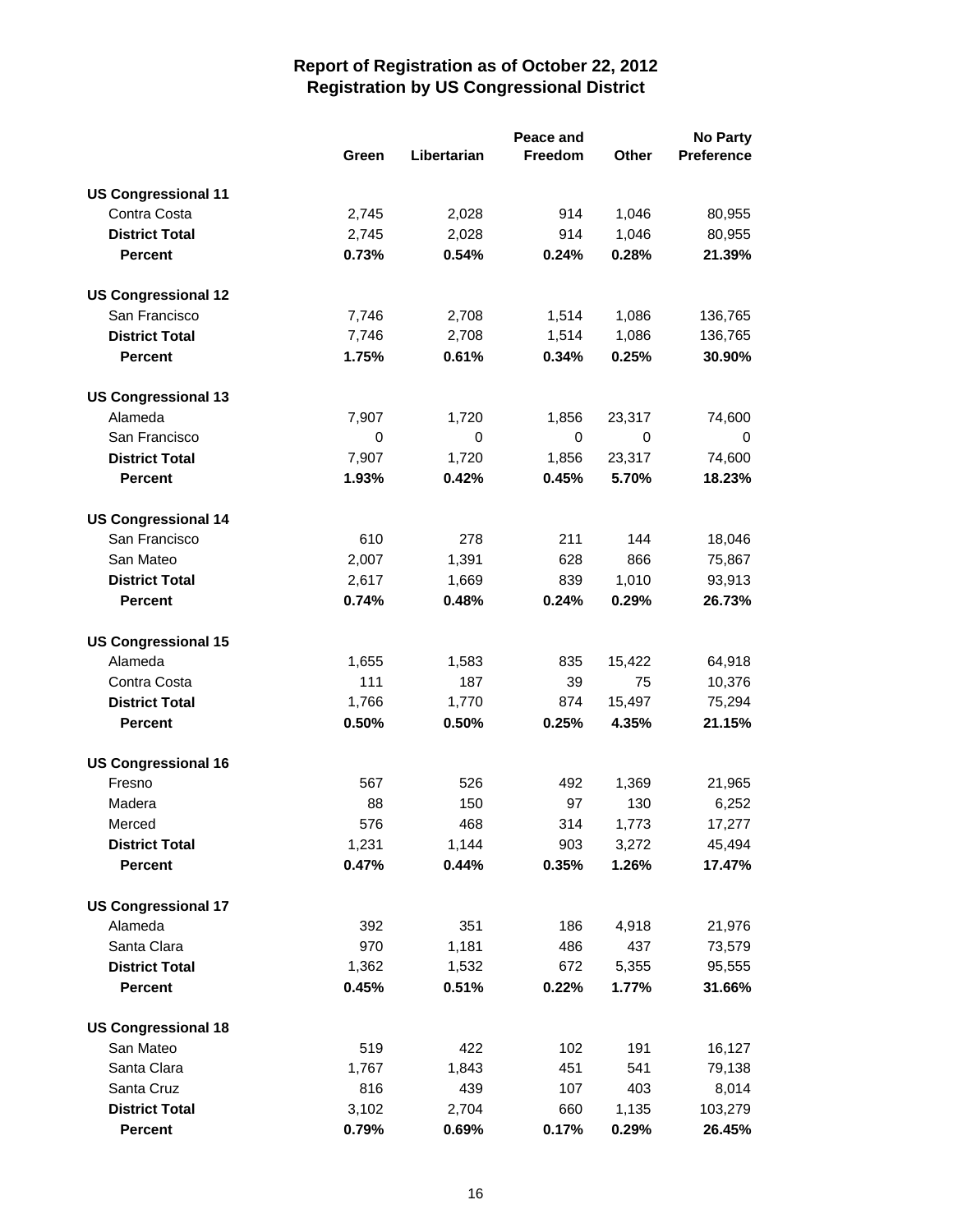|                            | <b>Total</b>      |                   |            | American    | <b>Americans</b> |
|----------------------------|-------------------|-------------------|------------|-------------|------------------|
|                            | <b>Registered</b> | <b>Democratic</b> | Republican | Independent | Elect            |
| <b>US Congressional 19</b> |                   |                   |            |             |                  |
| Santa Clara                | 306,615           | 146,592           | 65,541     | 6,978       | 12               |
| <b>District Total</b>      | 306,615           | 146,592           | 65,541     | 6,978       | 12 <sup>2</sup>  |
| <b>Percent</b>             |                   | 47.81%            | 21.38%     | 2.28%       | $0.00\%$         |
| <b>US Congressional 20</b> |                   |                   |            |             |                  |
| Monterey                   | 166,290           | 86,198            | 40,642     | 3,827       | 8                |
| San Benito                 | 26,580            | 12,590            | 7,827      | 678         | 1                |
| Santa Clara                | 5,408             | 2,980             | 880        | 130         | 0                |
| Santa Cruz                 | 123,349           | 69,390            | 18,501     | 2,675       | 3                |
| <b>District Total</b>      | 321,627           | 171,158           | 67,850     | 7,310       | 12               |
| <b>Percent</b>             |                   | 53.22%            | 21.10%     | 2.27%       | $0.00\%$         |
| <b>US Congressional 21</b> |                   |                   |            |             |                  |
| Fresno                     | 67,357            | 29,331            | 24,149     | 1,713       | 3                |
| Kern                       | 81,867            | 46,959            | 18,207     | 1,829       | 1                |
| Kings                      | 47,655            | 17,068            | 21,812     | 1,193       | 0                |
| Tulare                     | 6,192             | 2,722             | 2,128      | 174         | 1                |
| <b>District Total</b>      | 203,071           | 96,080            | 66,296     | 4,909       | 5                |
| <b>Percent</b>             |                   | 47.31%            | 32.65%     | 2.42%       | $0.00\%$         |
| <b>US Congressional 22</b> |                   |                   |            |             |                  |
| Fresno                     | 208,999           | 69,592            | 95,706     | 5,826       | 3                |
| Tulare                     | 109,145           | 36,531            | 48,486     | 3,599       | 10               |
| <b>District Total</b>      | 318,144           | 106,123           | 144,192    | 9,425       | 13               |
| <b>Percent</b>             |                   | 33.36%            | 45.32%     | 2.96%       | $0.00\%$         |
| <b>US Congressional 23</b> |                   |                   |            |             |                  |
| Kern                       | 250,997           | 71,923            | 119,386    | 9,008       | 9                |
| Los Angeles                | 39,208            | 13,365            | 16,395     | 1,546       | 4                |
| Tulare                     | 30,011            | 9,898             | 13,195     | 1,085       | $\mathbf{1}$     |
| <b>District Total</b>      | 320,216           | 95,186            | 148,976    | 11,639      | 14               |
| <b>Percent</b>             |                   | 29.73%            | 46.52%     | 3.63%       | $0.00\%$         |
| <b>US Congressional 24</b> |                   |                   |            |             |                  |
| San Luis Obispo            | 158,603           | 53,506            | 62,823     | 4,262       | 3                |
| Santa Barbara              | 203,994           | 84,569            | 62,692     | 5,208       | $\overline{2}$   |
| Ventura                    | 5,901             | 2,575             | 1,559      | 178         | 0                |
| <b>District Total</b>      | 368,498           | 140,650           | 127,074    | 9,648       | 5                |
| <b>Percent</b>             |                   | 38.17%            | 34.48%     | 2.62%       | $0.00\%$         |
| <b>US Congressional 25</b> |                   |                   |            |             |                  |
| Los Angeles                | 285,129           | 104,606           | 108,450    | 9,391       | 55               |
| Ventura                    | 67,457            | 20,242            | 30,554     | 1,798       | 3                |
| <b>District Total</b>      | 352,586           | 124,848           | 139,004    | 11,189      | 58               |
| Percent                    |                   | 35.41%            | 39.42%     | 3.17%       | 0.02%            |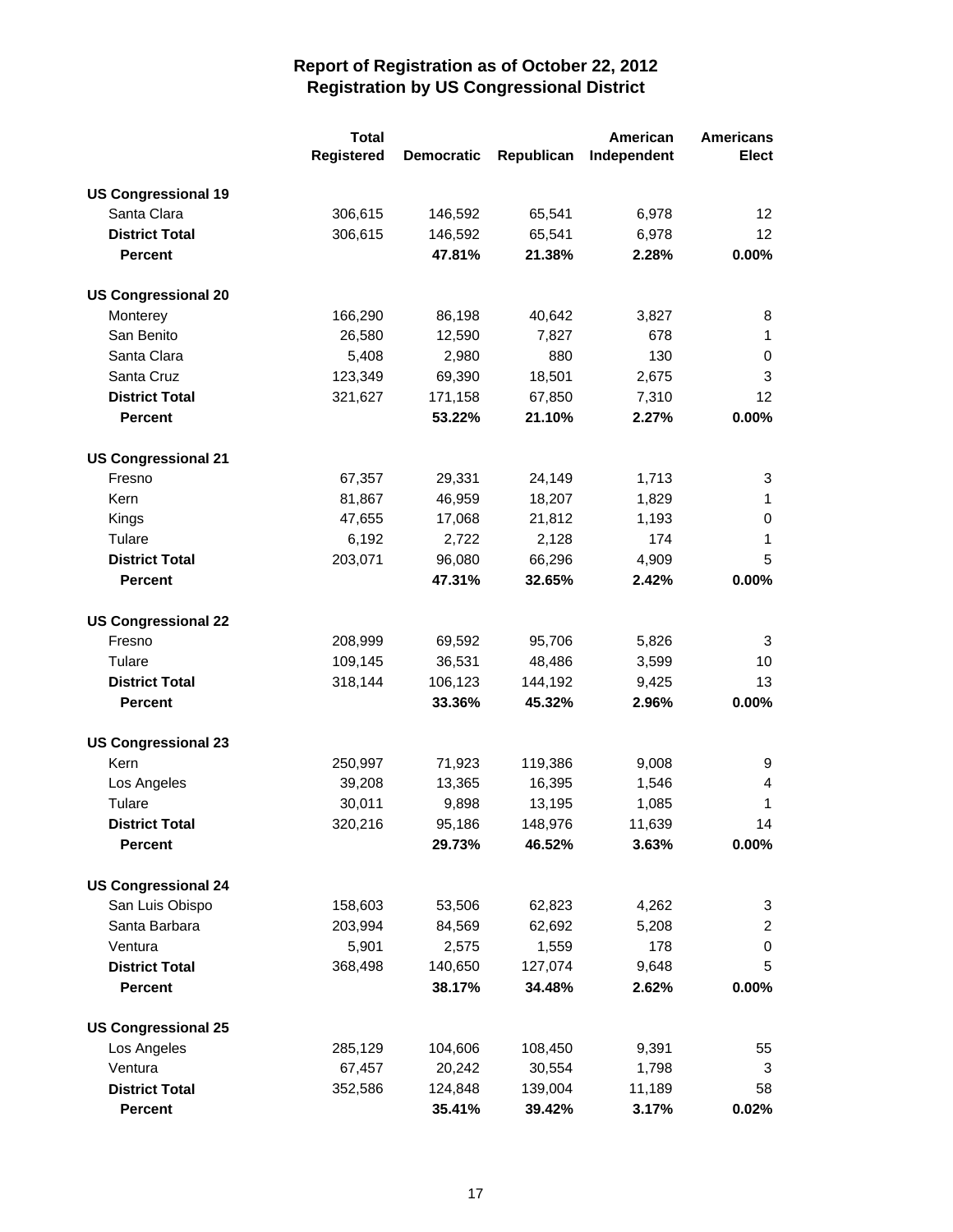|                            |       | Peace and   |         |              | <b>No Party</b>   |  |
|----------------------------|-------|-------------|---------|--------------|-------------------|--|
|                            | Green | Libertarian | Freedom | <b>Other</b> | <b>Preference</b> |  |
| <b>US Congressional 19</b> |       |             |         |              |                   |  |
| Santa Clara                | 1,571 | 1,664       | 978     | 551          | 82,728            |  |
| <b>District Total</b>      | 1,571 | 1,664       | 978     | 551          | 82,728            |  |
| <b>Percent</b>             | 0.51% | 0.54%       | 0.32%   | 0.18%        | 26.98%            |  |
|                            |       |             |         |              |                   |  |
| <b>US Congressional 20</b> |       |             |         |              |                   |  |
| Monterey                   | 1,122 | 819         | 374     | 241          | 33,059            |  |
| San Benito                 | 144   | 139         | 70      | 45           | 5,086             |  |
| Santa Clara                | 37    | 33          | 25      | 10           | 1,313             |  |
| Santa Cruz                 | 2,339 | 916         | 449     | 1,090        | 27,986            |  |
| <b>District Total</b>      | 3,642 | 1,907       | 918     | 1,386        | 67,444            |  |
| <b>Percent</b>             | 1.13% | 0.59%       | 0.29%   | 0.43%        | 20.97%            |  |
| <b>US Congressional 21</b> |       |             |         |              |                   |  |
| Fresno                     | 156   | 268         | 180     | 668          | 10,889            |  |
| Kern                       | 119   | 267         | 302     | 126          | 14,057            |  |
| Kings                      | 95    | 189         | 69      | 277          | 6,952             |  |
| Tulare                     | 10    | 27          | 22      | 10           | 1,098             |  |
| <b>District Total</b>      | 380   | 751         | 573     | 1,081        | 32,996            |  |
| <b>Percent</b>             | 0.19% | 0.37%       | 0.28%   | 0.53%        | 16.25%            |  |
|                            |       |             |         |              |                   |  |
| <b>US Congressional 22</b> |       |             |         |              |                   |  |
| Fresno                     | 810   | 1,011       | 387     | 2,475        | 33,189            |  |
| Tulare                     | 352   | 535         | 323     | 175          | 19,134            |  |
| <b>District Total</b>      | 1,162 | 1,546       | 710     | 2,650        | 52,323            |  |
| <b>Percent</b>             | 0.37% | 0.49%       | 0.22%   | 0.83%        | 16.45%            |  |
| <b>US Congressional 23</b> |       |             |         |              |                   |  |
| Kern                       | 712   | 1,628       | 609     | 338          | 47,384            |  |
| Los Angeles                | 115   | 196         | 123     | 1,821        | 5,643             |  |
| Tulare                     | 113   | 156         | 119     | 77           | 5,367             |  |
| <b>District Total</b>      | 940   | 1,980       | 851     | 2,236        | 58,394            |  |
| <b>Percent</b>             | 0.29% | 0.62%       | 0.27%   | 0.70%        | 18.24%            |  |
| <b>US Congressional 24</b> |       |             |         |              |                   |  |
| San Luis Obispo            | 1,403 | 1,300       | 325     | 2,590        | 32,391            |  |
| Santa Barbara              | 1,562 | 1,360       | 451     | 2,136        | 46,014            |  |
| Ventura                    | 83    | 55          | 19      | 112          | 1,320             |  |
| <b>District Total</b>      | 3,048 | 2,715       | 795     | 4,838        | 79,725            |  |
| <b>Percent</b>             | 0.83% | 0.74%       | 0.22%   | 1.31%        | 21.64%            |  |
|                            |       |             |         |              |                   |  |
| <b>US Congressional 25</b> |       |             |         |              |                   |  |
| Los Angeles                | 968   | 1,664       | 775     | 12,727       | 46,493            |  |
| Ventura                    | 282   | 488         | 117     | 868          | 13,105            |  |
| <b>District Total</b>      | 1,250 | 2,152       | 892     | 13,595       | 59,598            |  |
| <b>Percent</b>             | 0.35% | 0.61%       | 0.25%   | 3.86%        | 16.90%            |  |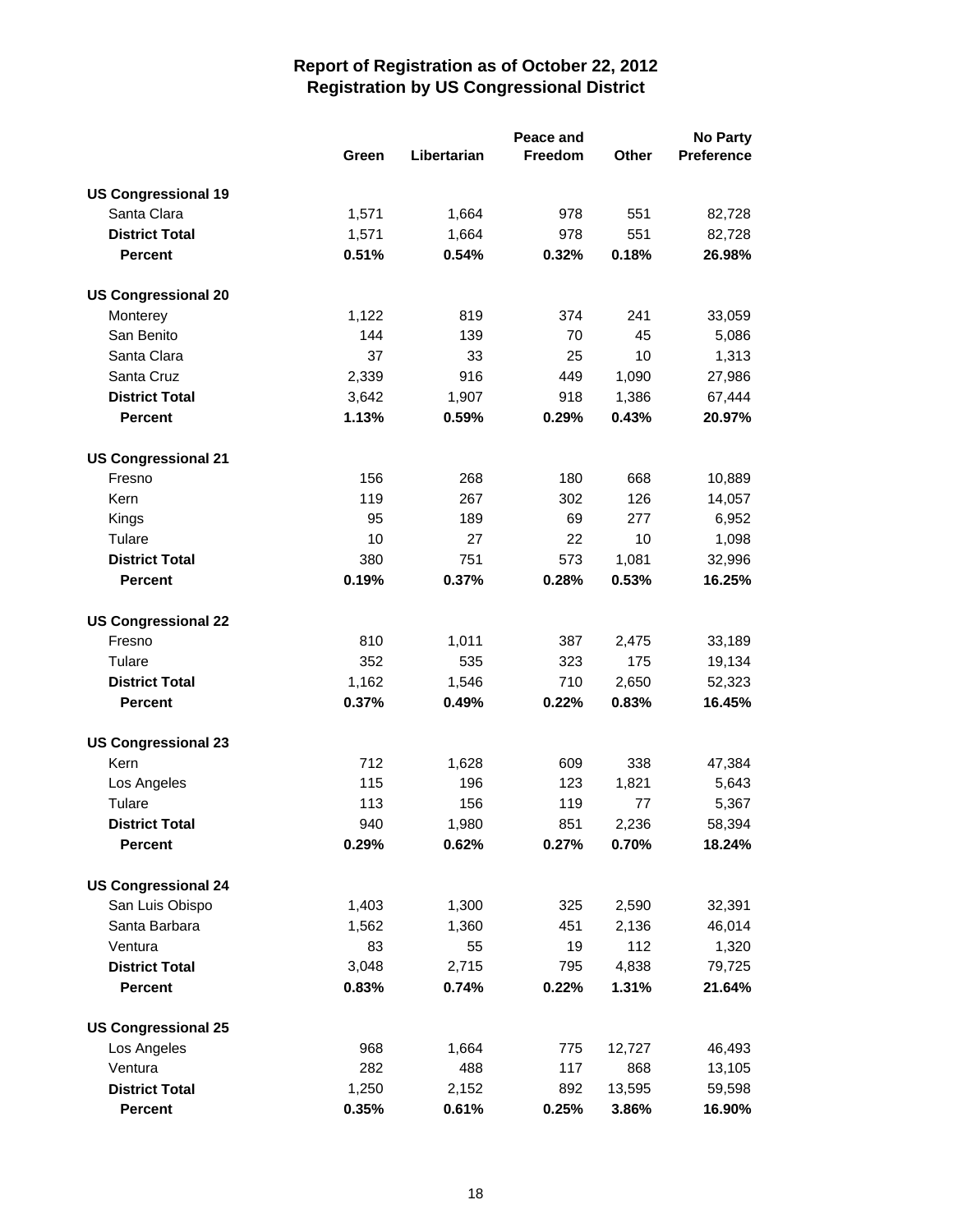|                            | <b>Total</b> |                   |            | American    | <b>Americans</b> |
|----------------------------|--------------|-------------------|------------|-------------|------------------|
|                            | Registered   | <b>Democratic</b> | Republican | Independent | <b>Elect</b>     |
| <b>US Congressional 26</b> |              |                   |            |             |                  |
| Los Angeles                | 6,309        | 2,021             | 2,665      | 162         | 0                |
| Ventura                    | 352,242      | 141,288           | 122,681    | 8,691       | 10               |
| <b>District Total</b>      | 358,551      | 143,309           | 125,346    | 8,853       | 10               |
| <b>Percent</b>             |              | 39.97%            | 34.96%     | 2.47%       | 0.00%            |
| <b>US Congressional 27</b> |              |                   |            |             |                  |
| Los Angeles                | 352,872      | 151,628           | 93,316     | 7,049       | 23               |
| San Bernardino             | 22,374       | 6,616             | 10,867     | 595         | 1                |
| <b>District Total</b>      | 375,246      | 158,244           | 104,183    | 7,644       | 24               |
| <b>Percent</b>             |              | 42.17%            | 27.76%     | 2.04%       | 0.01%            |
| <b>US Congressional 28</b> |              |                   |            |             |                  |
| Los Angeles                | 388,995      | 185,194           | 85,230     | 8,715       | 105              |
| <b>District Total</b>      | 388,995      | 185,194           | 85,230     | 8,715       | 105              |
| <b>Percent</b>             |              | 47.61%            | 21.91%     | 2.24%       | 0.03%            |
| <b>US Congressional 29</b> |              |                   |            |             |                  |
| Los Angeles                | 262,794      | 143,788           | 41,524     | 6,008       | 1,000            |
| <b>District Total</b>      | 262,794      | 143,788           | 41,524     | 6,008       | 1,000            |
| <b>Percent</b>             |              | 54.72%            | 15.80%     | 2.29%       | 0.38%            |
| <b>US Congressional 30</b> |              |                   |            |             |                  |
| Los Angeles                | 398,305      | 196,344           | 97,290     | 9,215       | 139              |
| Ventura                    | 1,348        | 487               | 518        | 24          | 0                |
| <b>District Total</b>      | 399,653      | 196,831           | 97,808     | 9,239       | 139              |
| <b>Percent</b>             |              | 49.25%            | 24.47%     | 2.31%       | 0.03%            |
| <b>US Congressional 31</b> |              |                   |            |             |                  |
| San Bernardino             | 307,575      | 125,881           | 106,820    | 9,774       | 21               |
| <b>District Total</b>      | 307,575      | 125,881           | 106,820    | 9,774       | 21               |
| <b>Percent</b>             |              | 40.93%            | 34.73%     | 3.18%       | 0.01%            |
| <b>US Congressional 32</b> |              |                   |            |             |                  |
| Los Angeles                | 317,663      | 149,260           | 83,663     | 7,594       | 117              |
| <b>District Total</b>      | 317,663      | 149,260           | 83,663     | 7,594       | 117              |
| <b>Percent</b>             |              | 46.99%            | 26.34%     | 2.39%       | 0.04%            |
| <b>US Congressional 33</b> |              |                   |            |             |                  |
| Los Angeles                | 466,076      | 204,677           | 128,353    | 10,383      | 35               |
| <b>District Total</b>      | 466,076      | 204,677           | 128,353    | 10,383      | 35               |
| <b>Percent</b>             |              | 43.91%            | 27.54%     | 2.23%       | 0.01%            |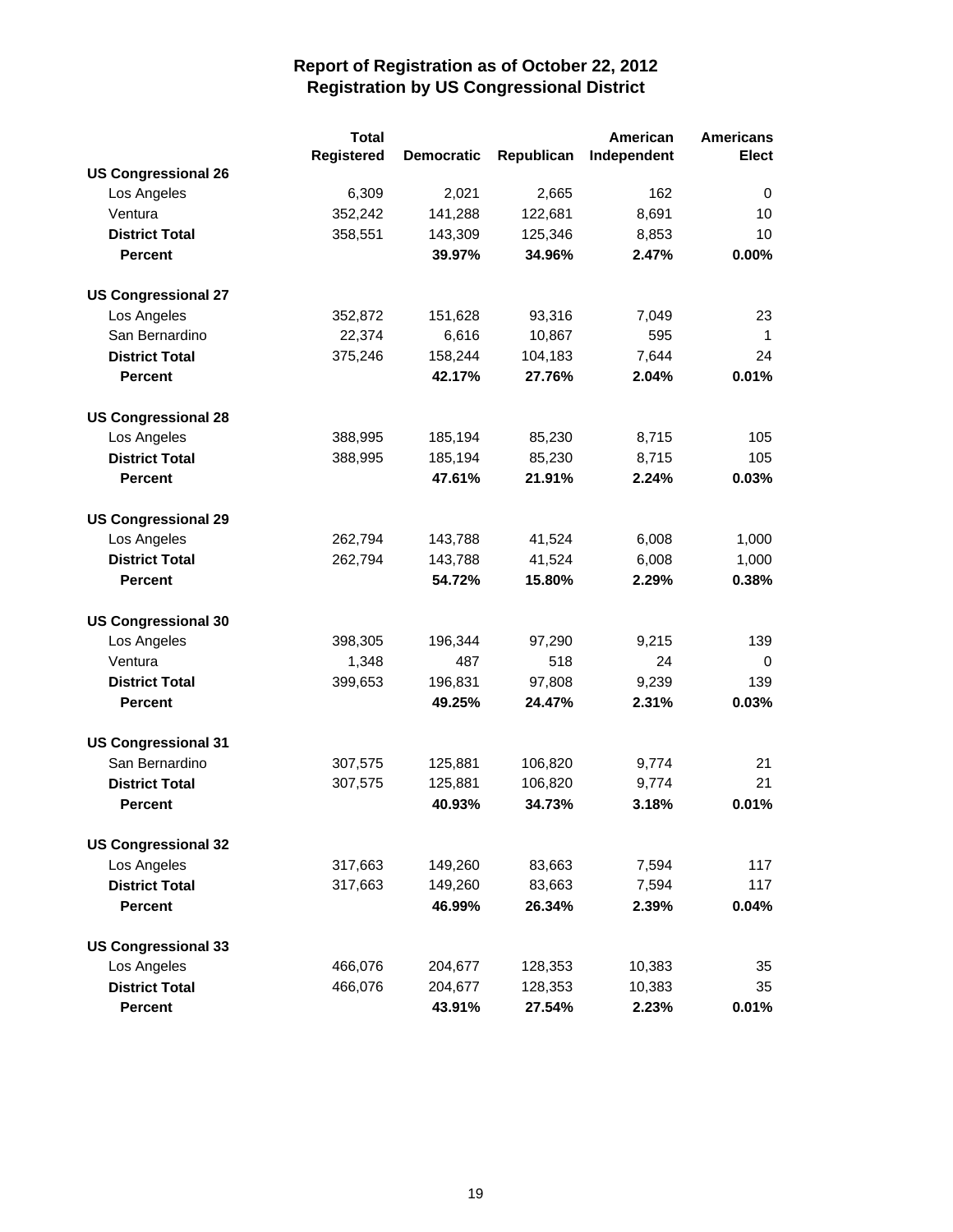|                            |       |             | Peace and      |        | <b>No Party</b>   |
|----------------------------|-------|-------------|----------------|--------|-------------------|
|                            | Green | Libertarian | Freedom        | Other  | <b>Preference</b> |
| <b>US Congressional 26</b> |       |             |                |        |                   |
| Los Angeles                | 24    | 40          | 9              | 310    | 1,078             |
| Ventura                    | 1,952 | 2,059       | 789            | 4,636  | 70,136            |
| <b>District Total</b>      | 1,976 | 2,099       | 798            | 4,946  | 71,214            |
| <b>Percent</b>             | 0.55% | 0.59%       | 0.22%          | 1.38%  | 19.86%            |
| <b>US Congressional 27</b> |       |             |                |        |                   |
| Los Angeles                | 1,927 | 1,743       | 1,626          | 16,566 | 78,994            |
| San Bernardino             | 86    | 116         | 45             | 35     | 4,013             |
| <b>District Total</b>      | 2,013 | 1,859       | 1,671          | 16,601 | 83,007            |
| <b>Percent</b>             | 0.54% | 0.50%       | 0.45%          | 4.42%  | 22.12%            |
| <b>US Congressional 28</b> |       |             |                |        |                   |
| Los Angeles                | 2,798 | 2,606       | 1,601          | 21,900 | 80,846            |
| <b>District Total</b>      | 2,798 | 2,606       | 1,601          | 21,900 | 80,846            |
| <b>Percent</b>             | 0.72% | 0.67%       | 0.41%          | 5.63%  | 20.78%            |
| <b>US Congressional 29</b> |       |             |                |        |                   |
| Los Angeles                | 1,544 | 1,430       | 1,610          | 13,933 | 51,957            |
| <b>District Total</b>      | 1,544 | 1,430       | 1,610          | 13,933 | 51,957            |
| <b>Percent</b>             | 0.59% | 0.54%       | 0.61%          | 5.30%  | 19.77%            |
| <b>US Congressional 30</b> |       |             |                |        |                   |
| Los Angeles                | 2,179 | 2,405       | 1,350          | 18,716 | 70,667            |
| Ventura                    | 3     | 6           | $\overline{4}$ | 15     | 291               |
| <b>District Total</b>      | 2,182 | 2,411       | 1,354          | 18,731 | 70,958            |
| <b>Percent</b>             | 0.55% | 0.60%       | 0.34%          | 4.69%  | 17.75%            |
| <b>US Congressional 31</b> |       |             |                |        |                   |
| San Bernardino             | 1,113 | 1,567       | 1,094          | 620    | 60,685            |
| <b>District Total</b>      | 1,113 | 1,567       | 1,094          | 620    | 60,685            |
| <b>Percent</b>             | 0.36% | 0.51%       | 0.36%          | 0.20%  | 19.73%            |
| <b>US Congressional 32</b> |       |             |                |        |                   |
| Los Angeles                | 1,158 | 1,536       | 1,822          | 12,984 | 59,529            |
| <b>District Total</b>      | 1,158 | 1,536       | 1,822          | 12,984 | 59,529            |
| <b>Percent</b>             | 0.36% | 0.48%       | 0.57%          | 4.09%  | 18.74%            |
| <b>US Congressional 33</b> |       |             |                |        |                   |
| Los Angeles                | 2,882 | 3,017       | 1,165          | 25,831 | 89,733            |
| <b>District Total</b>      | 2,882 | 3,017       | 1,165          | 25,831 | 89,733            |
| <b>Percent</b>             | 0.62% | 0.65%       | 0.25%          | 5.54%  | 19.25%            |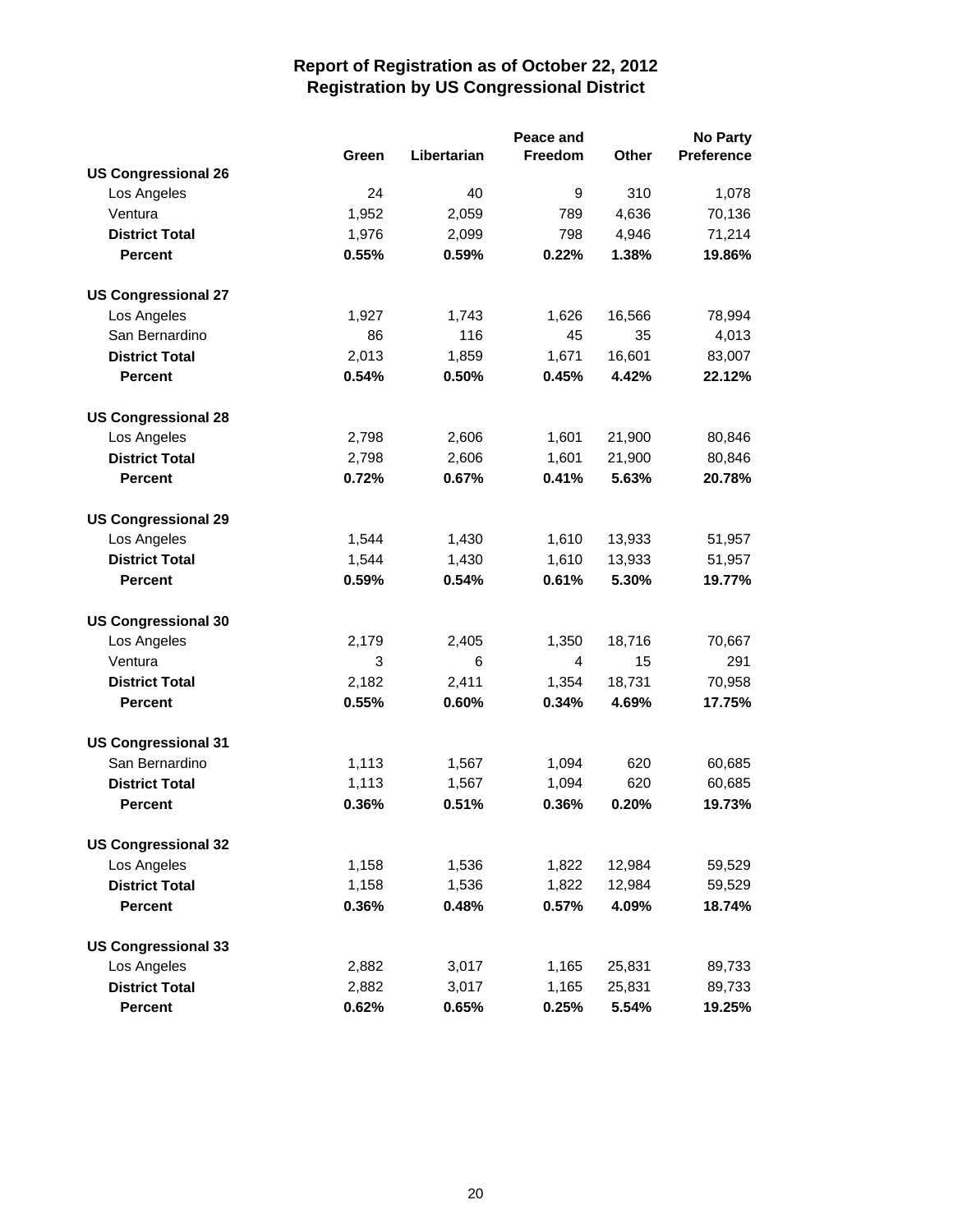|                            | <b>Total</b> |                   |            | American    | <b>Americans</b> |
|----------------------------|--------------|-------------------|------------|-------------|------------------|
|                            | Registered   | <b>Democratic</b> | Republican | Independent | <b>Elect</b>     |
| <b>US Congressional 34</b> |              |                   |            |             |                  |
| Los Angeles                | 250,395      | 144,581           | 30,588     | 4,730       | 113              |
| <b>District Total</b>      | 250,395      | 144,581           | 30,588     | 4,730       | 113              |
| <b>Percent</b>             |              | 57.74%            | 12.22%     | 1.89%       | 0.05%            |
| <b>US Congressional 35</b> |              |                   |            |             |                  |
| Los Angeles                | 57,214       | 29,901            | 11,728     | 1,278       | 11               |
| San Bernardino             | 195,922      | 91,908            | 55,050     | 5,306       | 24               |
| <b>District Total</b>      | 253,136      | 121,809           | 66,778     | 6,584       | 35               |
| <b>Percent</b>             |              | 48.12%            | 26.38%     | 2.60%       | 0.01%            |
| <b>US Congressional 36</b> |              |                   |            |             |                  |
| Riverside                  | 292,936      | 114,406           | 114,288    | 8,969       | 9                |
| <b>District Total</b>      | 292,936      | 114,406           | 114,288    | 8,969       | 9                |
| <b>Percent</b>             |              | 39.05%            | 39.01%     | 3.06%       | $0.00\%$         |
| <b>US Congressional 37</b> |              |                   |            |             |                  |
| Los Angeles                | 380,495      | 245,657           | 39,007     | 7,306       | 129              |
| <b>District Total</b>      | 380,495      | 245,657           | 39,007     | 7,306       | 129              |
| <b>Percent</b>             |              | 64.56%            | 10.25%     | 1.92%       | 0.03%            |
| <b>US Congressional 38</b> |              |                   |            |             |                  |
| Los Angeles                | 343,454      | 170,514           | 87,362     | 7,382       | 188              |
| Orange                     | 9,240        | 3,295             | 3,391      | 206         | 0                |
| <b>District Total</b>      | 352,694      | 173,809           | 90,753     | 7,588       | 188              |
| <b>Percent</b>             |              | 49.28%            | 25.73%     | 2.15%       | 0.05%            |
| <b>US Congressional 39</b> |              |                   |            |             |                  |
| Los Angeles                | 106,136      | 38,067            | 31,716     | 2,217       | 8                |
| Orange                     | 247,444      | 76,466            | 106,275    | 6,542       | 20               |
| San Bernardino             | 38,917       | 12,404            | 15,967     | 1,073       | 4                |
| <b>District Total</b>      | 392,497      | 126,937           | 153,958    | 9,832       | 32               |
| <b>Percent</b>             |              | 32.34%            | 39.23%     | 2.50%       | 0.01%            |
| <b>US Congressional 40</b> |              |                   |            |             |                  |
| Los Angeles                | 236,397      | 144,298           | 33,568     | 4,360       | 203              |
| <b>District Total</b>      | 236,397      | 144,298           | 33,568     | 4,360       | 203              |
| <b>Percent</b>             |              | 61.04%            | 14.20%     | 1.84%       | 0.09%            |
| <b>US Congressional 41</b> |              |                   |            |             |                  |
| Riverside                  | 295,154      | 124,895           | 109,824    | 7,028       | 22               |
| <b>District Total</b>      | 295,154      | 124,895           | 109,824    | 7,028       | 22               |
| <b>Percent</b>             |              | 42.32%            | 37.21%     | 2.38%       | 0.01%            |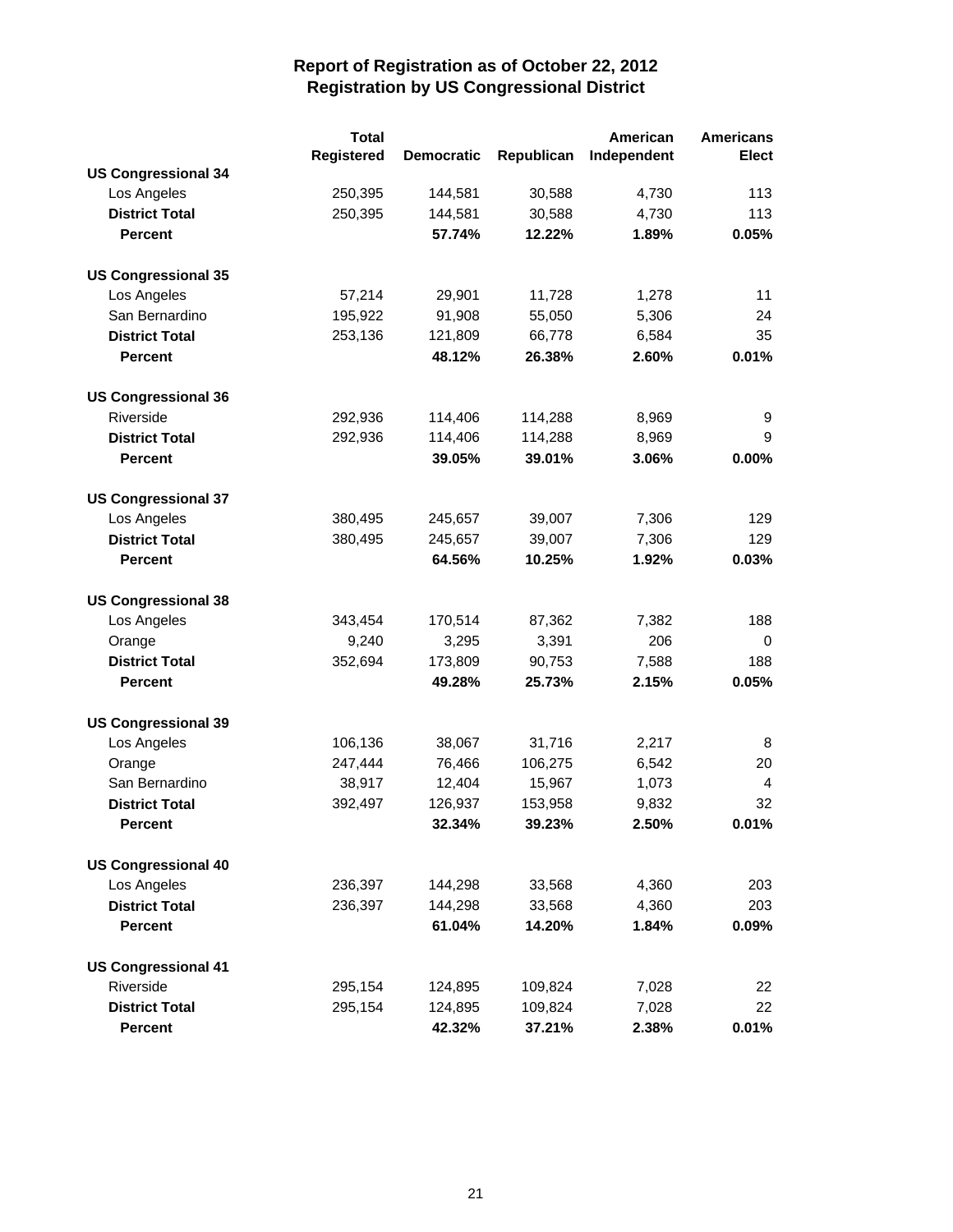|                            |       |             | Peace and |              | <b>No Party</b>   |
|----------------------------|-------|-------------|-----------|--------------|-------------------|
|                            | Green | Libertarian | Freedom   | <b>Other</b> | <b>Preference</b> |
| <b>US Congressional 34</b> |       |             |           |              |                   |
| Los Angeles                | 1,925 | 1,250       | 2,094     | 14,322       | 50,792            |
| <b>District Total</b>      | 1,925 | 1,250       | 2,094     | 14,322       | 50,792            |
| <b>Percent</b>             | 0.77% | 0.50%       | 0.84%     | 5.72%        | 20.28%            |
| <b>US Congressional 35</b> |       |             |           |              |                   |
| Los Angeles                | 254   | 272         | 464       | 3,065        | 10,241            |
| San Bernardino             | 655   | 921         | 936       | 349          | 40,773            |
| <b>District Total</b>      | 909   | 1,193       | 1,400     | 3,414        | 51,014            |
| <b>Percent</b>             | 0.36% | 0.47%       | 0.55%     | 1.35%        | 20.15%            |
| <b>US Congressional 36</b> |       |             |           |              |                   |
| Riverside                  | 771   | 1,422       | 650       | 2,306        | 50,115            |
| <b>District Total</b>      | 771   | 1,422       | 650       | 2,306        | 50,115            |
| <b>Percent</b>             | 0.26% | 0.49%       | 0.22%     | 0.79%        | 17.11%            |
| <b>US Congressional 37</b> |       |             |           |              |                   |
| Los Angeles                | 2,112 | 1,603       | 1,761     | 20,308       | 62,612            |
| <b>District Total</b>      | 2,112 | 1,603       | 1,761     | 20,308       | 62,612            |
| <b>Percent</b>             | 0.56% | 0.42%       | 0.46%     | 5.34%        | 16.46%            |
| <b>US Congressional 38</b> |       |             |           |              |                   |
| Los Angeles                | 1,191 | 1,515       | 2,002     | 13,017       | 60,283            |
| Orange                     | 19    | 44          | 36        | 29           | 2,220             |
| <b>District Total</b>      | 1,210 | 1,559       | 2,038     | 13,046       | 62,503            |
| <b>Percent</b>             | 0.34% | 0.44%       | 0.58%     | 3.70%        | 17.72%            |
| <b>US Congressional 39</b> |       |             |           |              |                   |
| Los Angeles                | 338   | 440         | 396       | 5,004        | 27,950            |
| Orange                     | 1,007 | 1,789       | 726       | 1,025        | 53,594            |
| San Bernardino             | 104   | 207         | 93        | 71           | 8,994             |
| <b>District Total</b>      | 1,449 | 2,436       | 1,215     | 6,100        | 90,538            |
| <b>Percent</b>             | 0.37% | 0.62%       | 0.31%     | 1.55%        | 23.07%            |
| <b>US Congressional 40</b> |       |             |           |              |                   |
| Los Angeles                | 753   | 968         | 2,180     | 9,819        | 40,248            |
| <b>District Total</b>      | 753   | 968         | 2,180     | 9,819        | 40,248            |
| <b>Percent</b>             | 0.32% | 0.41%       | 0.92%     | 4.15%        | 17.03%            |
| <b>US Congressional 41</b> |       |             |           |              |                   |
| Riverside                  | 927   | 1,473       | 898       | 2,158        | 47,929            |
| <b>District Total</b>      | 927   | 1,473       | 898       | 2,158        | 47,929            |
| <b>Percent</b>             | 0.31% | 0.50%       | 0.30%     | 0.73%        | 16.24%            |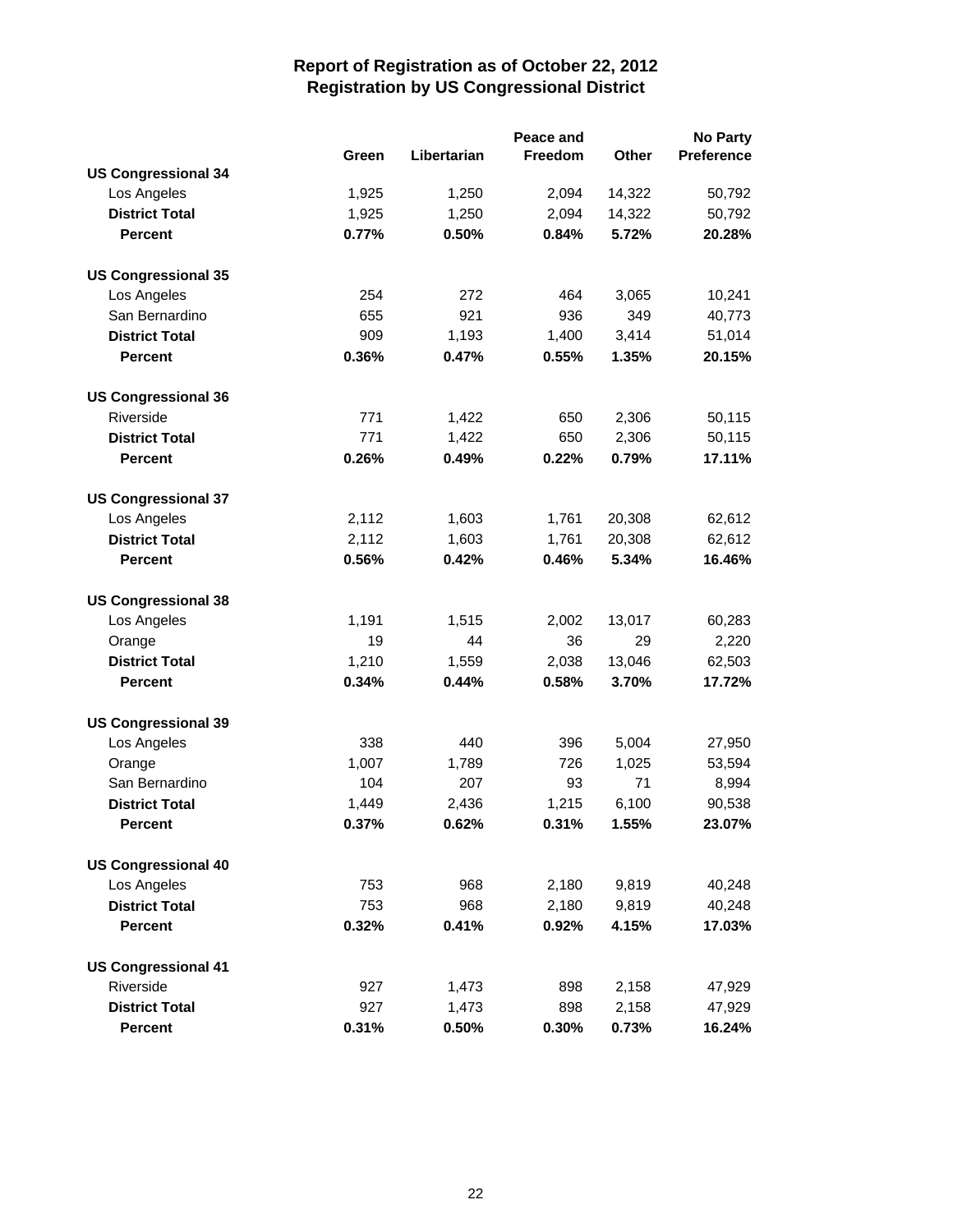|                            | <b>Total</b> |                   |            | American    | <b>Americans</b> |
|----------------------------|--------------|-------------------|------------|-------------|------------------|
|                            | Registered   | <b>Democratic</b> | Republican | Independent | Elect            |
| <b>US Congressional 42</b> |              |                   |            |             |                  |
| Riverside                  | 317,130      | 94,366            | 143,050    | 10,421      | 14               |
| <b>District Total</b>      | 317,130      | 94,366            | 143,050    | 10,421      | 14               |
| <b>Percent</b>             |              | 29.76%            | 45.11%     | 3.29%       | 0.00%            |
| <b>US Congressional 43</b> |              |                   |            |             |                  |
| Los Angeles                | 334,968      | 200,245           | 55,138     | 6,798       | 109              |
| <b>District Total</b>      | 334,968      | 200,245           | 55,138     | 6,798       | 109              |
| <b>Percent</b>             |              | 59.78%            | 16.46%     | 2.03%       | 0.03%            |
| <b>US Congressional 44</b> |              |                   |            |             |                  |
| Los Angeles                | 303,081      | 193,677           | 37,287     | 5,821       | 236              |
| <b>District Total</b>      | 303,081      | 193,677           | 37,287     | 5,821       | 236              |
| <b>Percent</b>             |              | 63.90%            | 12.30%     | 1.92%       | 0.08%            |
| <b>US Congressional 45</b> |              |                   |            |             |                  |
| Orange                     | 436,450      | 122,856           | 190,718    | 11,237      | 27               |
| <b>District Total</b>      | 436,450      | 122,856           | 190,718    | 11,237      | 27               |
| <b>Percent</b>             |              | 28.15%            | 43.70%     | 2.57%       | 0.01%            |
| <b>US Congressional 46</b> |              |                   |            |             |                  |
| Orange                     | 275,309      | 121,964           | 82,791     | 6,269       | 84               |
| <b>District Total</b>      | 275,309      | 121,964           | 82,791     | 6,269       | 84               |
| <b>Percent</b>             |              | 44.30%            | 30.07%     | 2.28%       | 0.03%            |
| <b>US Congressional 47</b> |              |                   |            |             |                  |
| Los Angeles                | 228,946      | 112,789           | 53,751     | 5,885       | 118              |
| Orange                     | 154,120      | 52,164            | 59,537     | 3,982       | 32               |
| <b>District Total</b>      | 383,066      | 164,953           | 113,288    | 9,867       | 150              |
| <b>Percent</b>             |              | 43.06%            | 29.57%     | 2.58%       | 0.04%            |
| <b>US Congressional 48</b> |              |                   |            |             |                  |
| Orange                     | 455,429      | 129,248           | 199,856    | 13,187      | 63               |
| <b>District Total</b>      | 455,429      | 129,248           | 199,856    | 13,187      | 63               |
| <b>Percent</b>             |              | 28.38%            | 43.88%     | 2.90%       | 0.01%            |
| <b>US Congressional 49</b> |              |                   |            |             |                  |
| Orange                     | 105,009      | 25,698            | 50,743     | 3,489       | 14               |
| San Diego                  | 275,327      | 83,817            | 107,069    | 9,488       | 19               |
| <b>District Total</b>      | 380,336      | 109,515           | 157,812    | 12,977      | 33               |
| Percent                    |              | 28.79%            | 41.49%     | 3.41%       | 0.01%            |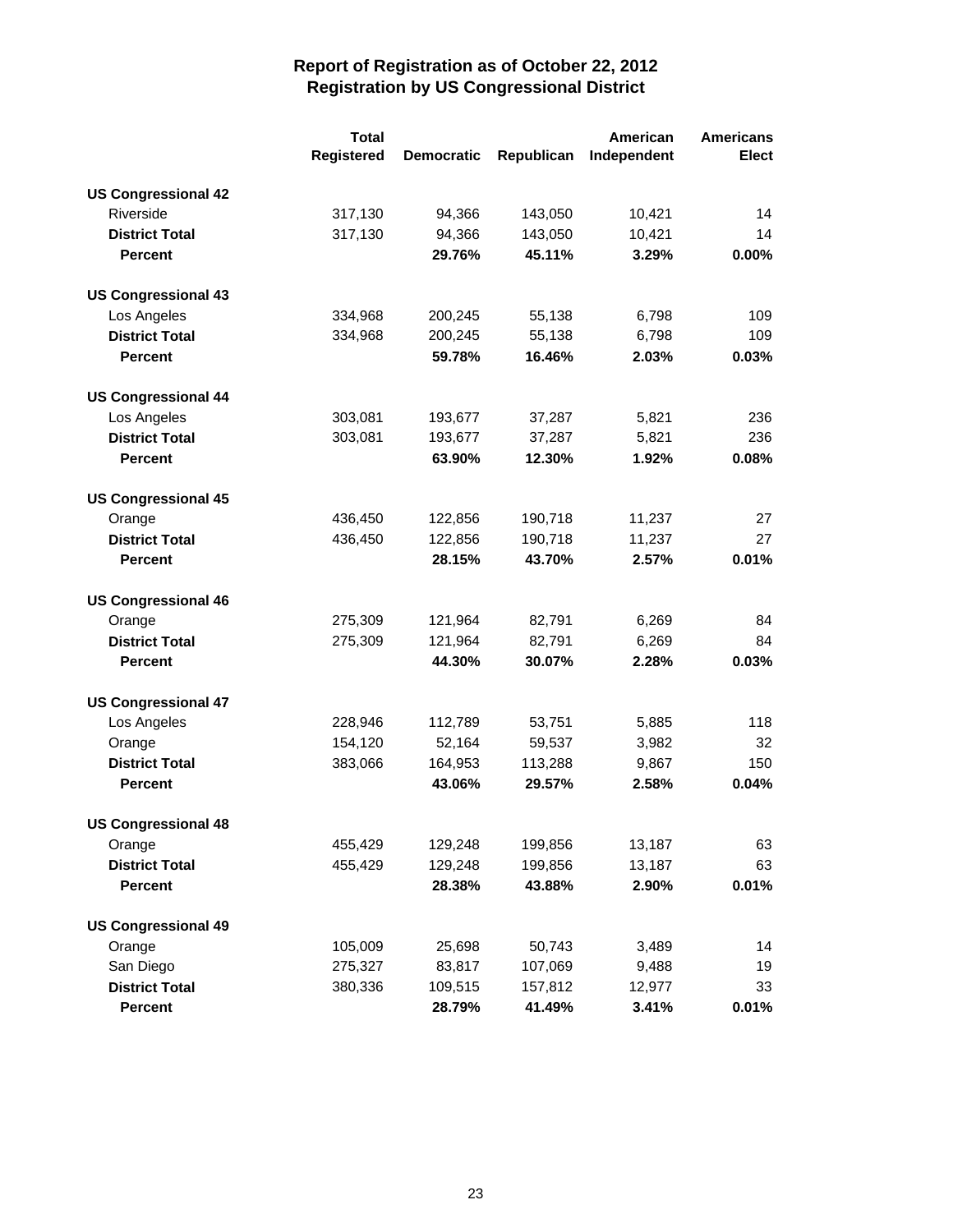|                            |       | Peace and<br><b>No Party</b> |         |              |            |
|----------------------------|-------|------------------------------|---------|--------------|------------|
|                            | Green | Libertarian                  | Freedom | <b>Other</b> | Preference |
| <b>US Congressional 42</b> |       |                              |         |              |            |
| Riverside                  | 884   | 1,912                        | 714     | 2,663        | 63,106     |
| <b>District Total</b>      | 884   | 1,912                        | 714     | 2,663        | 63,106     |
| <b>Percent</b>             | 0.28% | 0.60%                        | 0.23%   | 0.84%        | 19.90%     |
| <b>US Congressional 43</b> |       |                              |         |              |            |
| Los Angeles                | 1,183 | 1,331                        | 1,609   | 14,448       | 54,107     |
| <b>District Total</b>      | 1,183 | 1,331                        | 1,609   | 14,448       | 54,107     |
| <b>Percent</b>             | 0.35% | 0.40%                        | 0.48%   | 4.31%        | 16.15%     |
| <b>US Congressional 44</b> |       |                              |         |              |            |
| Los Angeles                | 1,029 | 1,072                        | 2,175   | 12,878       | 48,906     |
| <b>District Total</b>      | 1,029 | 1,072                        | 2,175   | 12,878       | 48,906     |
| <b>Percent</b>             | 0.34% | 0.35%                        | 0.72%   | 4.25%        | 16.14%     |
| <b>US Congressional 45</b> |       |                              |         |              |            |
| Orange                     | 1,811 | 3,273                        | 909     | 1,496        | 104,123    |
| <b>District Total</b>      | 1,811 | 3,273                        | 909     | 1,496        | 104,123    |
| <b>Percent</b>             | 0.41% | 0.75%                        | 0.21%   | 0.34%        | 23.86%     |
| <b>US Congressional 46</b> |       |                              |         |              |            |
| Orange                     | 1,146 | 1,863                        | 1,181   | 1,136        | 58,875     |
| <b>District Total</b>      | 1,146 | 1,863                        | 1,181   | 1,136        | 58,875     |
| <b>Percent</b>             | 0.42% | 0.68%                        | 0.43%   | 0.41%        | 21.39%     |
| <b>US Congressional 47</b> |       |                              |         |              |            |
| Los Angeles                | 1,519 | 1,524                        | 1,034   | 13,493       | 38,833     |
| Orange                     | 601   | 1,051                        | 640     | 727          | 35,386     |
| <b>District Total</b>      | 2,120 | 2,575                        | 1,674   | 14,220       | 74,219     |
| <b>Percent</b>             | 0.55% | 0.67%                        | 0.44%   | 3.71%        | 19.37%     |
| <b>US Congressional 48</b> |       |                              |         |              |            |
| Orange                     | 2,394 | 4,055                        | 1,238   | 2,103        | 103,285    |
| <b>District Total</b>      | 2,394 | 4,055                        | 1,238   | 2,103        | 103,285    |
| <b>Percent</b>             | 0.53% | 0.89%                        | 0.27%   | 0.46%        | 22.68%     |
| <b>US Congressional 49</b> |       |                              |         |              |            |
| Orange                     | 549   | 921                          | 237     | 444          | 22,914     |
| San Diego                  | 1,391 | 2,052                        | 581     | 871          | 70,039     |
| <b>District Total</b>      | 1,940 | 2,973                        | 818     | 1,315        | 92,953     |
| <b>Percent</b>             | 0.51% | 0.78%                        | 0.22%   | 0.35%        | 24.44%     |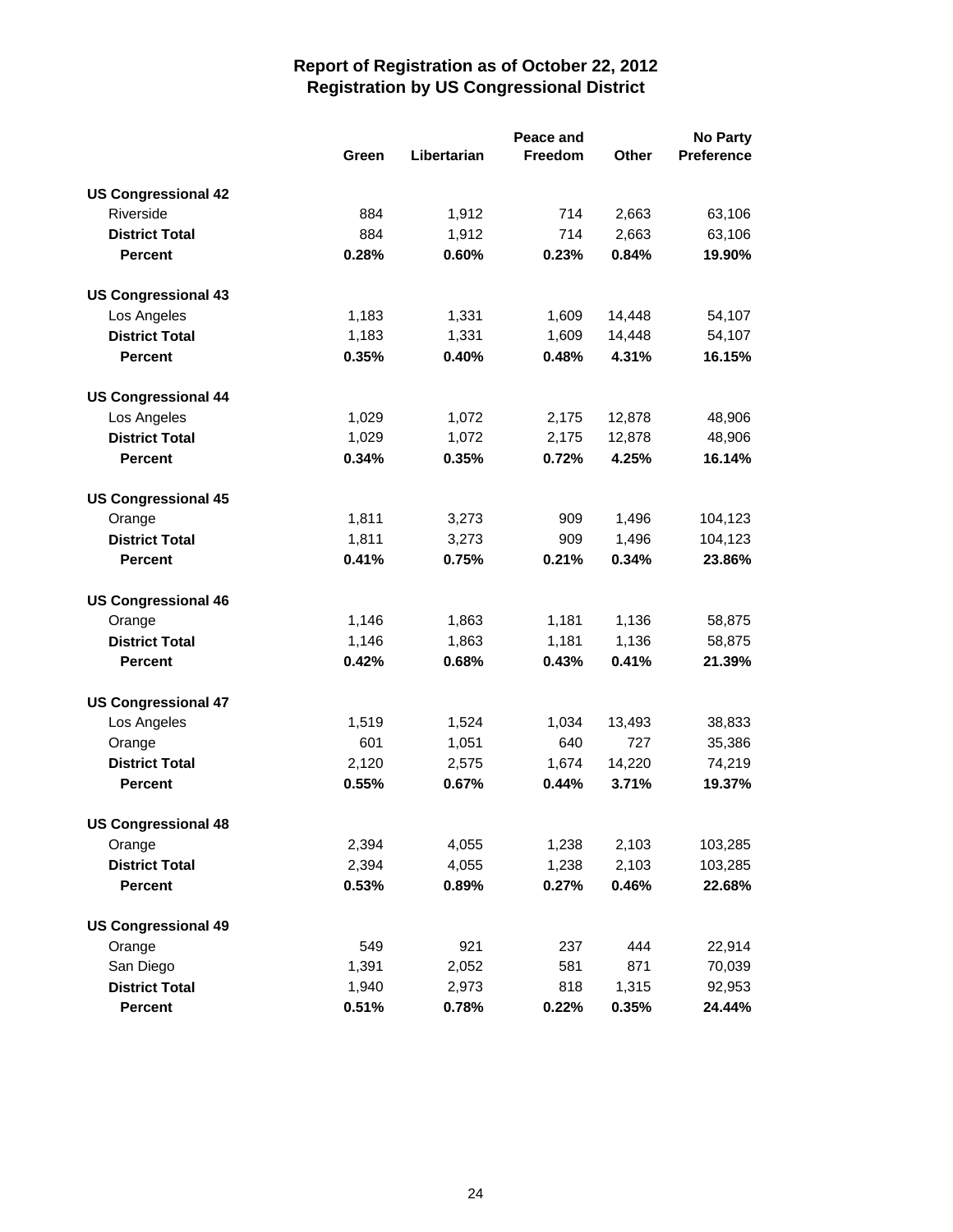|                            | <b>Total</b>      |                   |            | American    | <b>Americans</b> |
|----------------------------|-------------------|-------------------|------------|-------------|------------------|
|                            | <b>Registered</b> | <b>Democratic</b> | Republican | Independent | Elect            |
| <b>US Congressional 50</b> |                   |                   |            |             |                  |
| Riverside                  | 38,185            | 9,494             | 18,302     | 1,475       | 1                |
| San Diego                  | 314,103           | 82,003            | 144,648    | 12,010      | 17               |
| <b>District Total</b>      | 352,288           | 91,497            | 162,950    | 13,485      | 18               |
| <b>Percent</b>             |                   | 25.97%            | 46.25%     | 3.83%       | 0.01%            |
| <b>US Congressional 51</b> |                   |                   |            |             |                  |
| Imperial                   | 61,086            | 30,860            | 14,753     | 1,419       | 6                |
| San Diego                  | 196,527           | 96,515            | 38,864     | 5,369       | 17               |
| <b>District Total</b>      | 257,613           | 127,375           | 53,617     | 6,788       | 23               |
| <b>Percent</b>             |                   | 49.44%            | 20.81%     | 2.63%       | 0.01%            |
| <b>US Congressional 52</b> |                   |                   |            |             |                  |
| San Diego                  | 398,623           | 130,262           | 137,371    | 12,529      | 17               |
| <b>District Total</b>      | 398,623           | 130,262           | 137,371    | 12,529      | 17               |
| <b>Percent</b>             |                   | 32.68%            | 34.46%     | 3.14%       | $0.00\%$         |
| <b>US Congressional 53</b> |                   |                   |            |             |                  |
| San Diego                  | 378,513           | 159,334           | 104,633    | 12,046      | 17               |
| <b>District Total</b>      | 378,513           | 159,334           | 104,633    | 12,046      | 17               |
| <b>Percent</b>             |                   | 42.09%            | 27.64%     | 3.18%       | $0.00\%$         |
| <b>State Total</b>         | 18,245,970        | 7,966,422         | 5,356,608  | 477,129     | 3,313            |
| <b>Percent</b>             |                   | 43.66%            | 29.36%     | 2.61%       | 0.02%            |